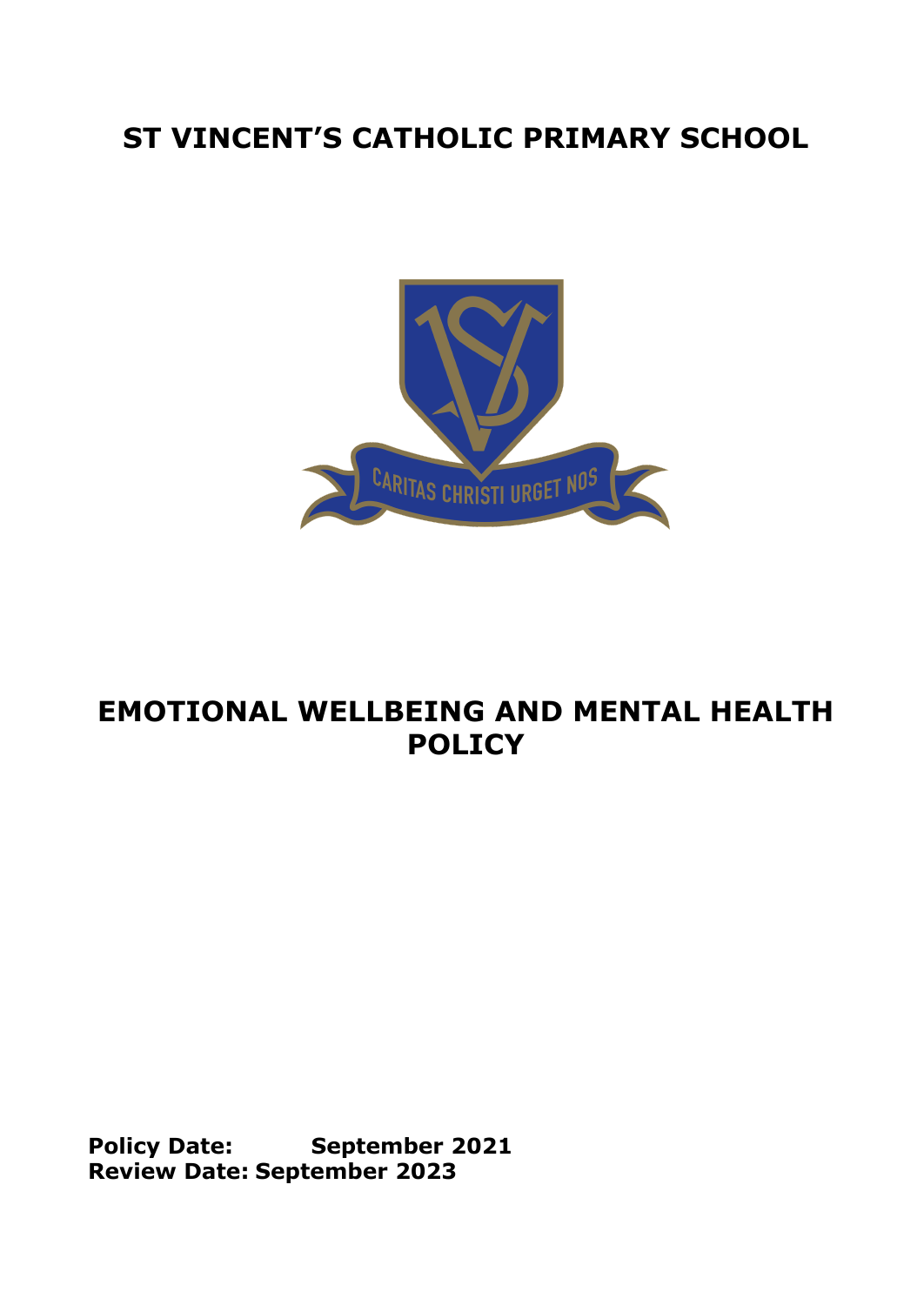# **Mission Statement**

# *Caritas Christi Urget Nos*

# *The love of Christ urges us to care for each other and strive for excellence in everything we do.*

# **EMOTIONAL WELLBEING AND MENTAL HEALTH POLICY**

# **Contents**

Policy Statement Aim of the Policy Dissemination Lead Members of Staff Responsibility Managing Pupil Disclosures Warning Signs Realistic Expectations Individual Care Plans Confidentiality Working with Parents/Carers Supporting Peers **Training Signposting** Teaching about Mental Health Policy review

**Appendix A** Further information and sources of support about common mental health issues: Anxiety, panic attacks and phobias; Depression; Eating problems; Obsessions and Compulsions; Self Harm; Suicidal Feelings

**Appendix B** Sources or support at school and in the local community

**Appendix C** Talking to pupils/students when they make mental health disclosures

**Appendix D** Making a referral

**Appendix E** Risk Assessment Tool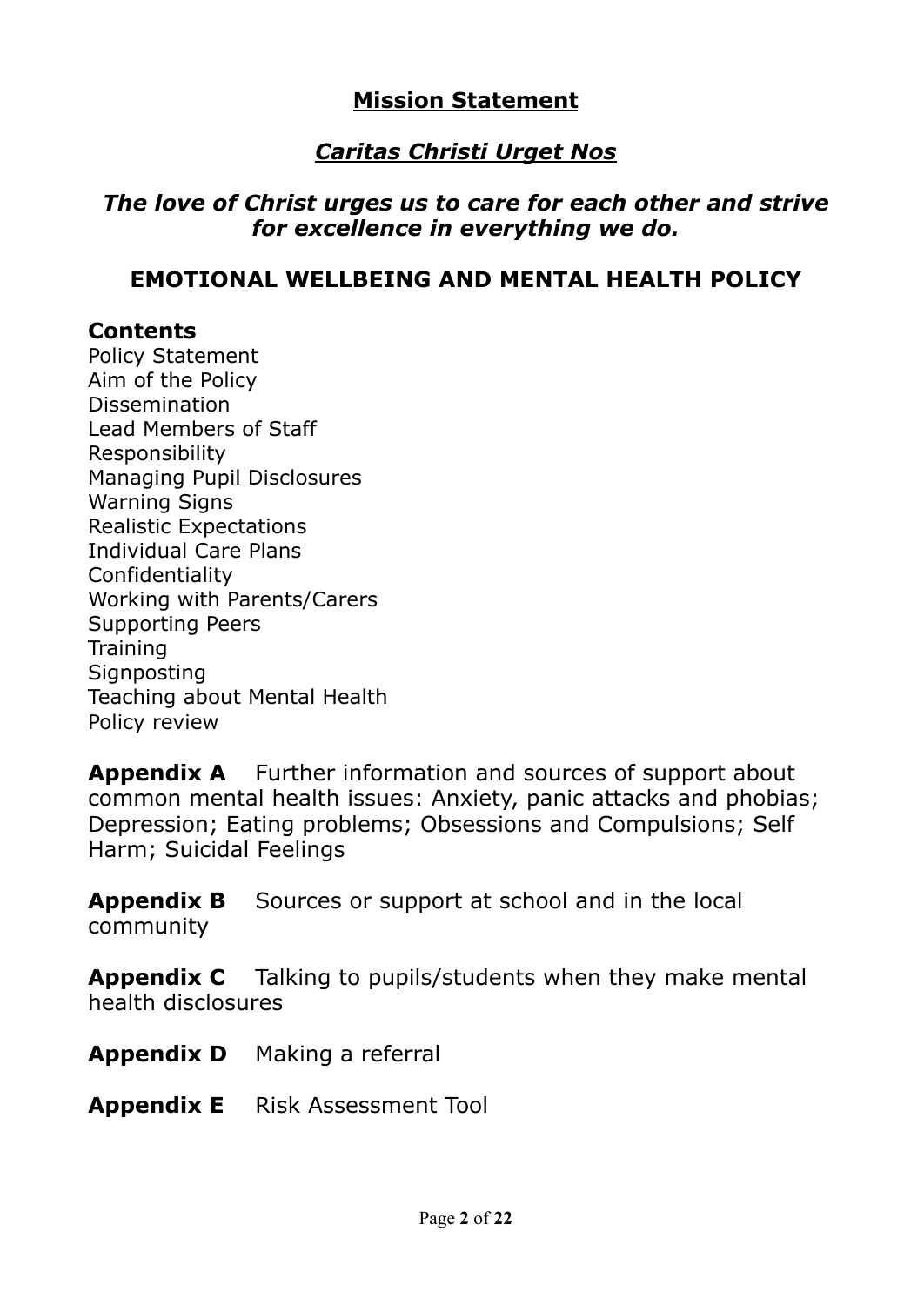# **Policy Statement**

*Mental health is a state of well-being in which every individual realises his or her own potential, can cope with the normal stresses of life, can work productively and fruitfully, and is able to make a contribution to her or his community* (World Health Organisation).

At St Vincent's, we aim to promote positive mental health for every member of our staff and pupils. We pursue this aim using workplace practices, universal, whole school approaches and specialised, targeted approaches aimed at vulnerable pupils. In addition to promoting positive mental health, we aim to recognise and respond to mental ill health.

By developing and implementing a practical, relevant and effective mental health policy and procedures we can promote a safe and stable environment for staff and pupils affected both directly and indirectly by mental ill health.

This document describes the school's approach to promoting positive mental health and wellbeing. It is intended as guidance for all staff including non-teaching staff and governors.

It should be read in conjunction with our:

- Health and Safety Policy
- Safeguarding and Child Protection Policy (where the mental health of a pupil overlaps with or is linked to a medical issue)
- Special Educational Needs Policy (where a pupil has an identified special educational need)

#### **Aim of the Policy**

At St Vincent's, we aim to create an environment that promotes positive mental health in all staff and pupils by:

- Increasing understanding and awareness of common mental health issues
- Providing opportunities for staff to look after their mental wellbeing
- Alerting staff to early warning signs of mental ill health in pupils
- Providing support to staff working with young people with mental health issues
- Providing support to pupils suffering from mental ill health and their peers and parents or carers

#### **Dissemination**

St Vincent's will share the policy with staff, governors, pupils and parents/carers via the following methods:

- Introduce the policy as part of a staff twilight session, with time for questions and review
- A copy or direct link to the policy will be emailed to all staff
- New staff will receive a copy of this policy during the induction process
- A copy of the policy will be available on the school website at all times.
- Salient points from the policy will be shared with pupils via PSHE or where appropriate.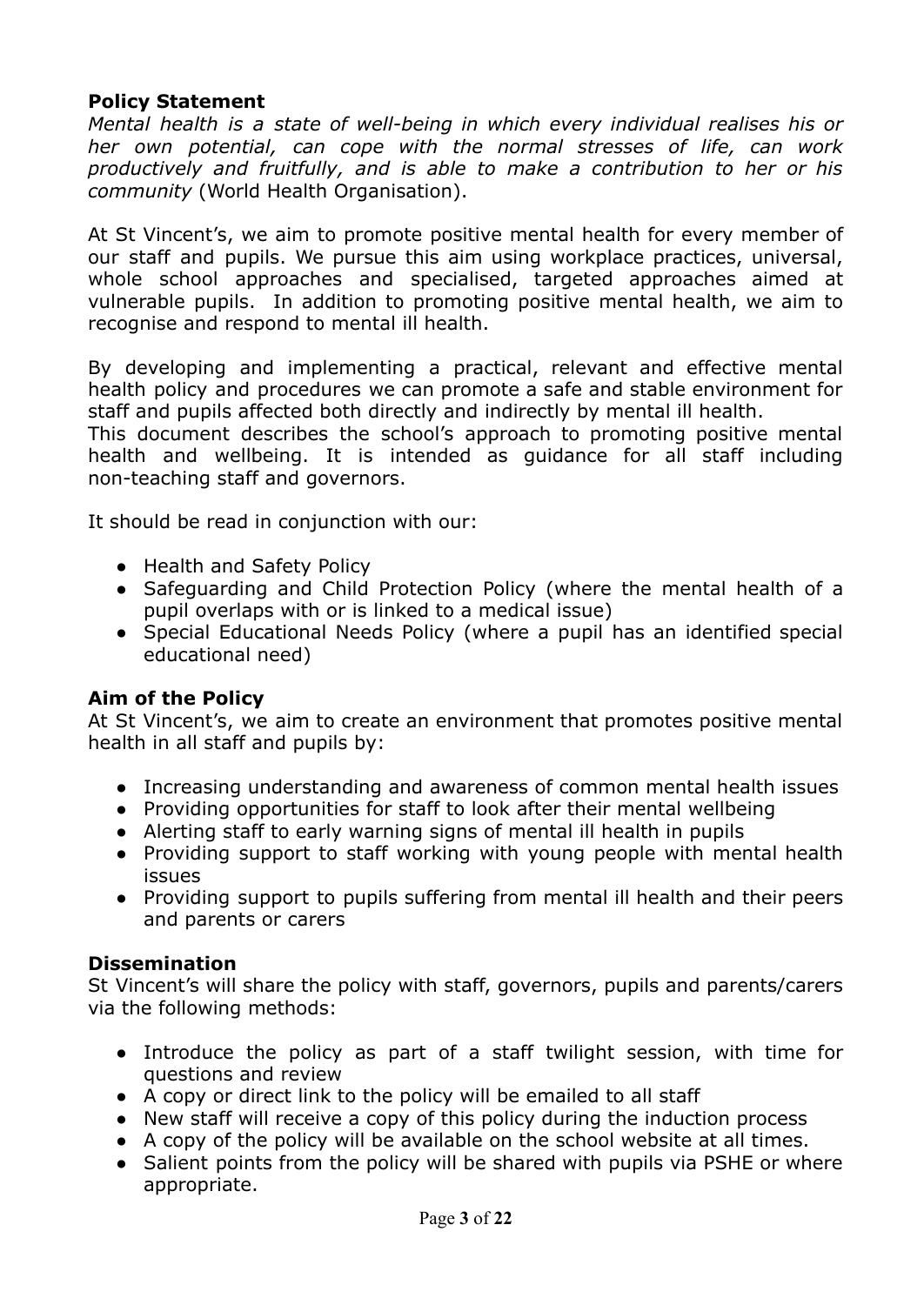● Via newsletter to parents/carers

# **Lead Members of Staff**

Staff with a specific remit includes:

- Designated safeguarding lead (DSL), Marie Tuohy
- Senior Mental Health Lead, Emma Scelsi
- Head Teacher, Marie Tuohy
- Deputy Head, Elizabeth Wolfenden
- CPD Lead and SENCO, Kerry Malone
- Mental Health First Aiders, Emma Scelsi and Emma Doherty

# **Responsibility**

Any member of staff who is concerned about the mental health or wellbeing of a pupil/student should speak to the DSL in the first instance. If there is a fear that the pupil is in danger of immediate harm, then the normal child protection procedures should be followed with an immediate referral to the head teacher. If the pupil/student presents a medical emergency then the normal procedures for medical emergencies should be followed, including contacting the emergency services if necessary. This procedure would be the same with any mental health emergency which could include; serious self – harm, suicidal ideation, plan and intent of suicidal activity.

Where a referral to CAMHS or any service is appropriate, this will be led and managed by the Senior Mental Health Lead or DSL. All school staff are encouraged to:

- Understand this policy and seek clarification from management where required
- Consider this policy while completing work-related duties and at any time while representing St Vincent's.
- Support fellow staff in their awareness of this policy
- Support and contribute to St Vincent's aim of providing a mentally healthy and supportive environment for all staff.

All school staff have a responsibility to:

- Take reasonable care of their own mental health and wellbeing, including physical health
- Take reasonable care that their actions do not affect the health and safety of other people in the workplace
- Raise concerns with their line manager if they feel there are work issues that are causing them stress and having a negative impact on their well-being

Managers and Senior Leadership have a responsibility to:

- Ensure that all school staff are made aware of this policy
- Actively support and contribute to the implementation of this policy, including its goals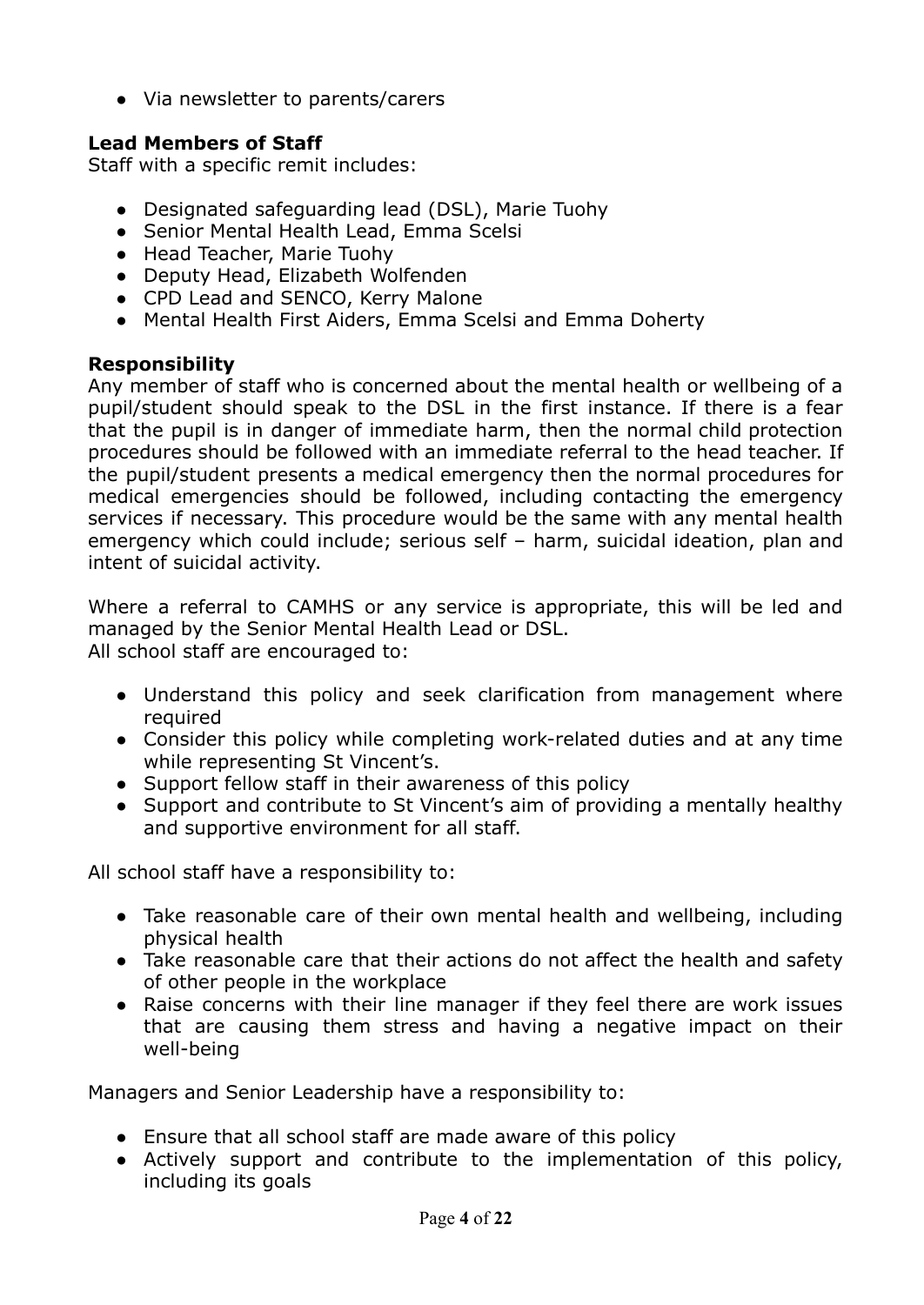- Manage the implementation and review of this policy
- Champion good management practices and the establishment of a work ethos within St Vincent's which discourages assumptions about long term commitment to working hours of a kind likely to cause stress and which enables staff to maintain a reasonable "work life balance".
- Promote effective communication and ensure that there are procedures in place for consulting and supporting employees on changes in the organisation, to management structures and working arrangements at both a school-wide and departmental level.
- Encourage initiatives and events that promote health and well-being
- Ensure there are arrangements in place to support individuals experiencing stress, referring them to the school's Occupational Health advisers where appropriate.
- Collate management information which will enable the school to measure its performance in relation to stress management and employee well-being, such as:
	- o Sickness absence data
	- o Staff turnover, exit interviews
	- o Number of self-referrals to the counsellor service
	- o Number of referrals to Occupational Health support
	- o Numbers of grievance and harassment cases
- Seek the views of employees on the effectiveness of the School's Emotional Wellbeing and Mental Health Policy and stress management arrangements using staff surveys and other appropriate questionnaires.

#### **Managing Pupil Disclosures**

A pupil may choose to disclose concerns about themselves or a friend to any member of staff so all staff need to know how to respond appropriately to a disclosure. If a pupil chooses to disclose concerns about their own mental health or that of a friend, the member of staff's response should always be calm, supportive and non-judgemental.

Staff should listen, rather than advise and first thoughts should be of the pupil's emotional and physical safety, rather than of exploring 'Why?', staff should avoid asking any leading questions.

All disclosures will be updated onto CPOMS. This should include:

- Date
- Name of member of staff to whom it was disclosed
- Main points from the conversation
- Agreed next steps

This information should be shared with the DSL who will offer advice about the next step.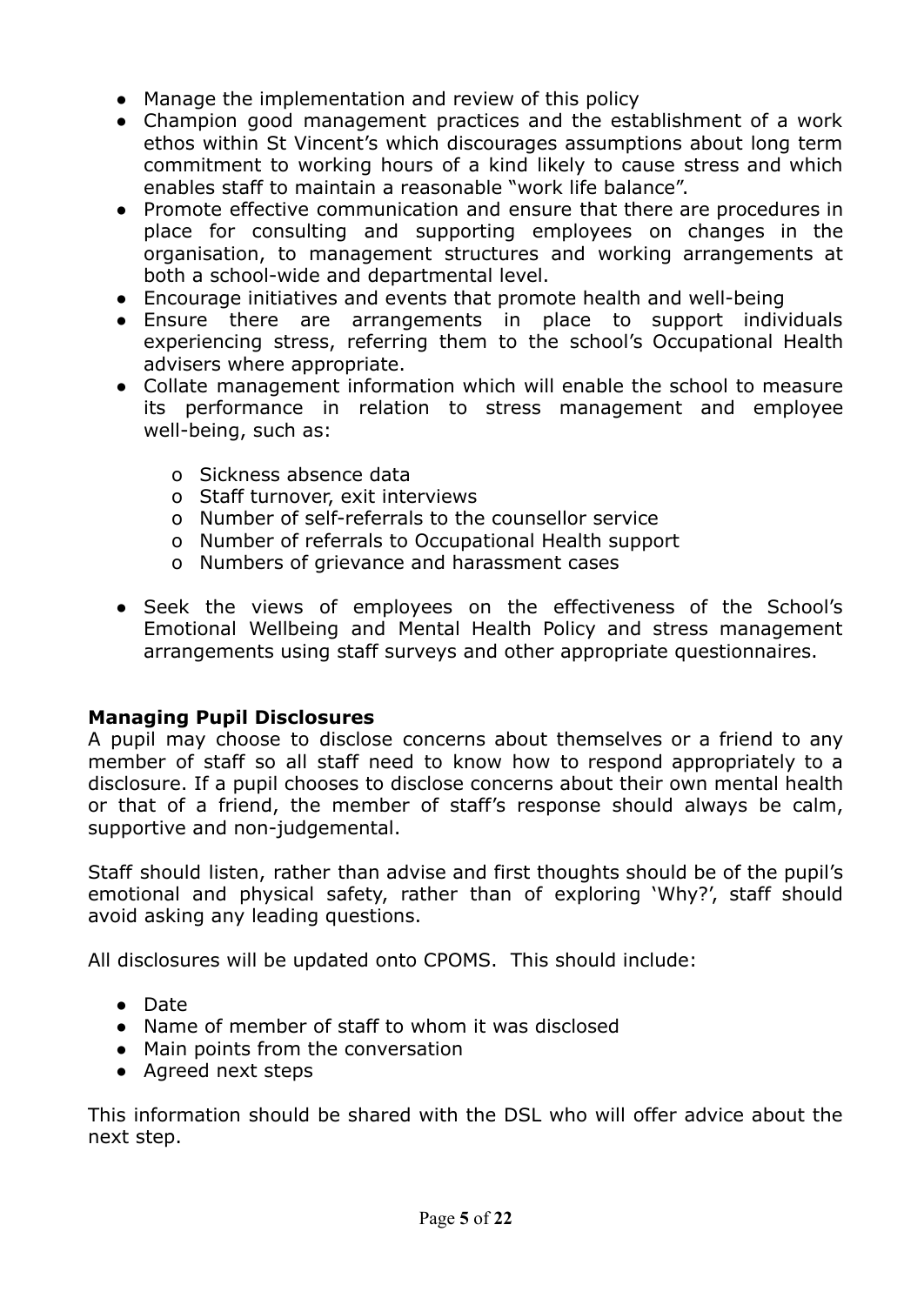# **Warning Signs and Recommended Management**

School staff may become aware of warning signs which indicate a pupil is experiencing mental health or emotional wellbeing issues. These warning signs should always be taken seriously and communicated to the DSL, DDSL and Senior Mental Health Wellbeing Lead.

Possible warning signs to look out for in pupils/students or their immediate family.

#### **Important Note**

**The first two points below present a higher degree of risk and will therefore need a separate risk assessment. Please note** *Appendix E***: Assessment Referral Tool will be used here. There are some cases where an immediate referral to CAMHS will be made and the referral tool may not be necessary.**

- Talking or joking about self-harm or suicide, this is a risk and will need a separate risk assessment and action plan to manage the risk accordingly.
- Expressing feelings of failure, uselessness or loss of hope. This is a risk and will need a separate risk assessment and action plan to manage the risk safely.
	- Physical signs of harm that are repeated or appear non-accidental
	- Changes in eating or sleeping habits
	- Increased isolation from friends of family
	- Becoming socially withdrawn
	- Changes in activity or mood
	- Lowering of academic achievement
	- Abusing drugs or alcohol in the family
	- Changes in clothing e.g. long sleeves in warm weather
	- Secretive behaviour
	- Skipping PE/Games or getting changed secretively
	- Lateness or absence from school
	- Repeated physical pain or nausea with no evident cause
	- Increase in lateness or absenteeism

#### **Realistic Expectations**

Mental health issues can be ongoing for a long time. They can be highly impactful on a pupil's ability to access school. We need to ensure that all members of staff are realistic in their expectations of affected pupils, to ensure those pupils are not placed under undue stress which may exacerbate their mental health issues.

Expectations should always be led by what is appropriate for a specific pupil at a specific point in their recovery journey rather than by what has worked well for others, so some degree of flexibility is essential.

Expectations to consider addressing include:

- Academic achievement
- Absence and lateness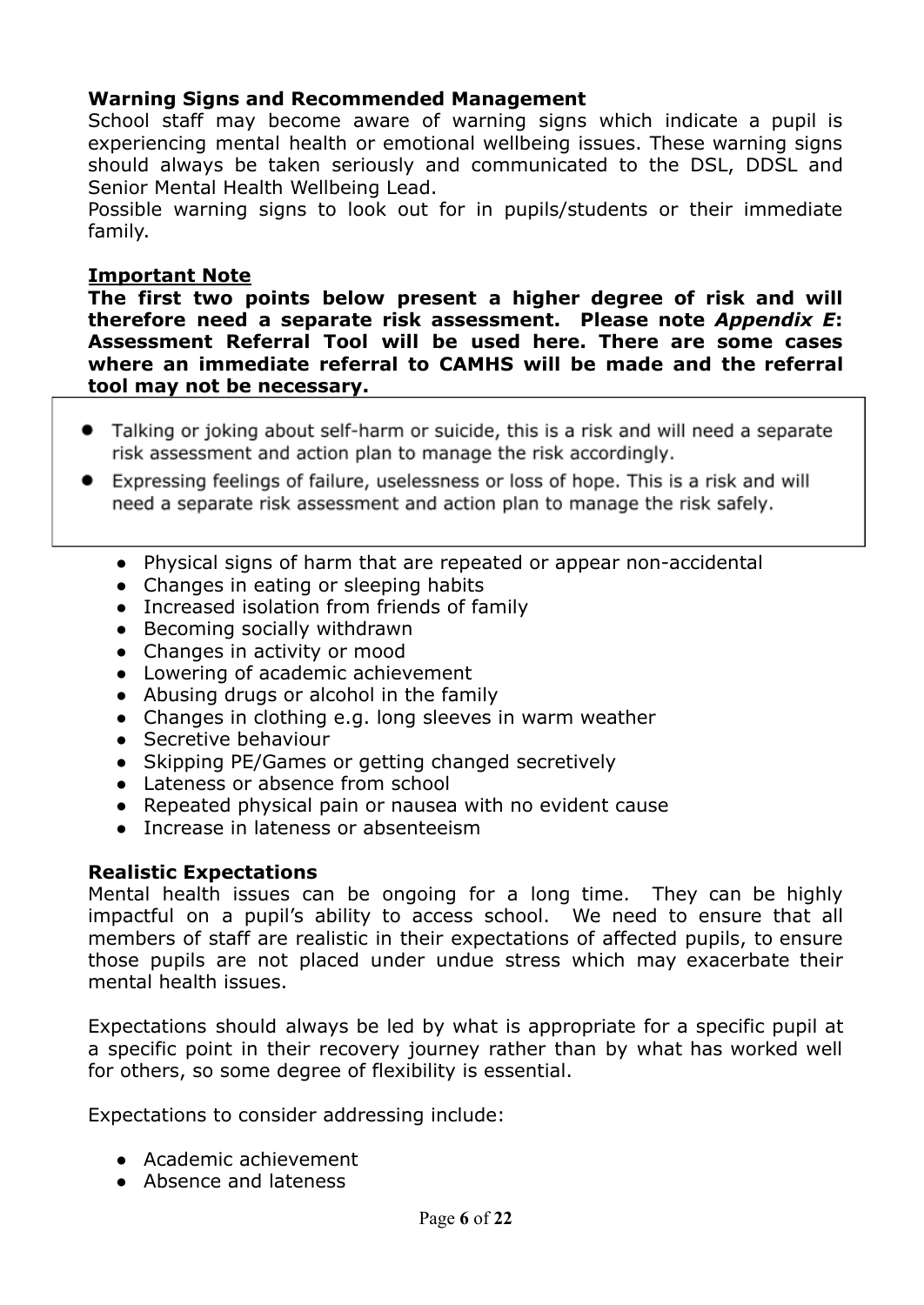- Access to extra-curricular activities including sport
- Duration and pace of recovery
- Ability to interact and engage within lessons

# **Individuals**

Teachers and families will work with the Senior Mental Health Wellbeing Lead and decide what is the best action to take for the child.

#### **Confidentiality**

We will be honest with pupils/students about confidentiality. We will let them know this and discuss with them that it is a possibility that information may be passed on:

- Who we are going to talk to
- What we are going to tell them
- Why we need to tell them

We should never share information about a pupil without letting them know. Ideally, we should receive their consent, though there are certain situations when information must always be shared with another staff member and/or a parent/carer. This would always include pupils/students up to the age of 16 who are in danger of harm.

If acting to safeguard a pupil/student against harm or look out for their welfare it is imperative to share any information you deem important. In many cases, the parents/carers should be informed, and pupils may choose to tell their parents/carers themselves. If this is the case, depending upon severity and immediacy of risk, 24 hours should be given to share this information before the school contacts the parent/carers. We should always give pupils the option of the school informing the parent/carers for them or with them. If a child gives us reason to believe that there may be underlying child protection issues, parent/carers should not be informed, but the DSL must be notified immediately and the school's safeguarding policy will be followed.

#### **Working with Parents/Carers**

Where it is deemed appropriate to inform parents/carers, we need to be sensitive in our approach. It can be shocking and upsetting for parents/carers to learn of their child's issues and many may respond with anger, fear or upset. We should therefore give the parents/carers time to reflect. The Senior Mental Health Lead will support with this.

We should always highlight further sources of information as parents/carers will often find it hard to take in much of the news that we are sharing. We should always provide clear means of how contact can be made with the school regarding further questions and the school should consider booking in a follow up meeting right away as parents/carers may have many questions as they process the information. We should keep a record on each meeting on CPOMS. We will provide local emergency mental health crisis service contact telephone numbers for parents as required.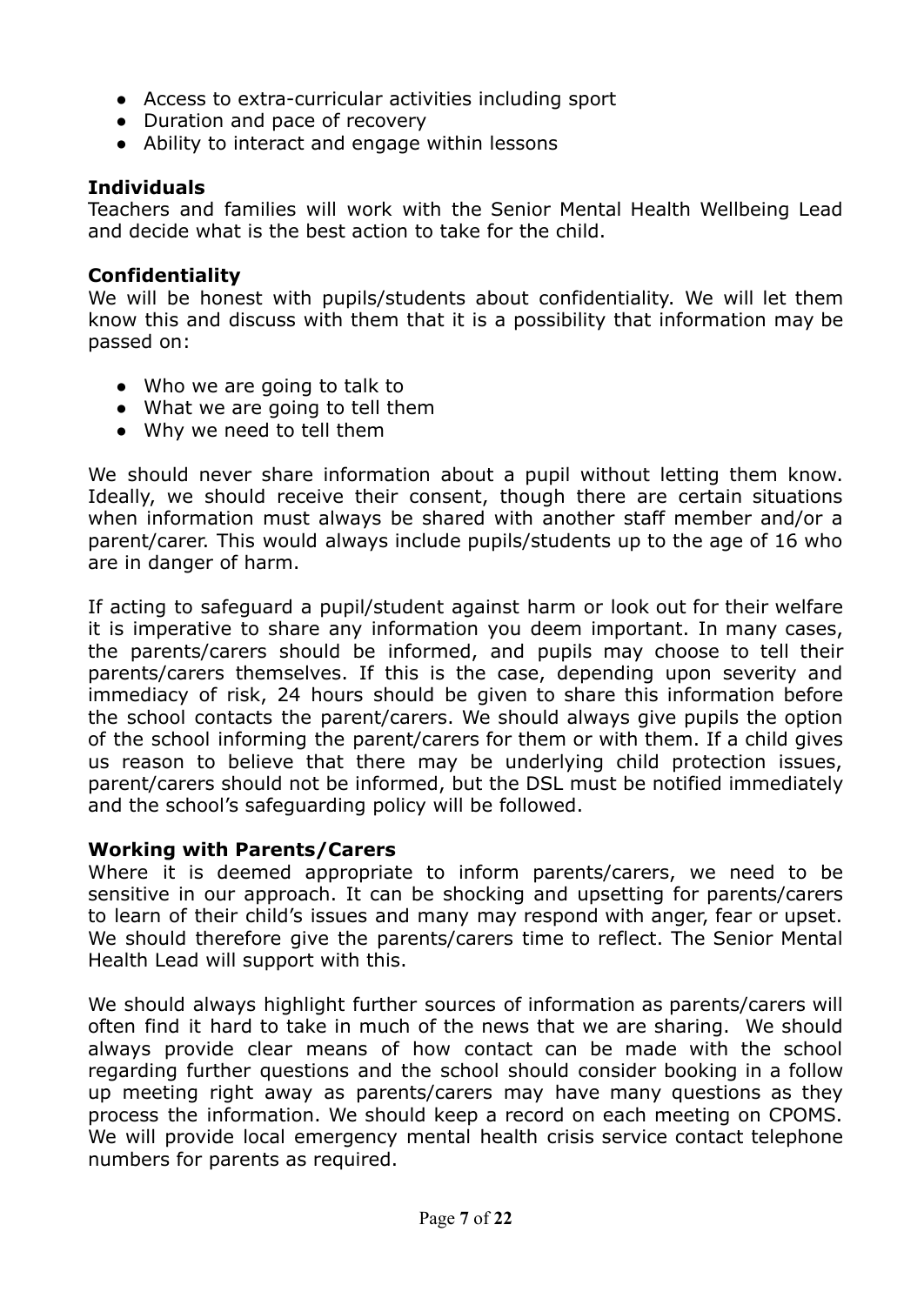In order to support all parent/carers of children St Vincent's we will:

- Update our school resources to provide information about common mental health issues
- Ensure all parent/carers know who to talk to if they have any concerns about their own child or a friend of their child
- Make our mental health policy easily accessible to parent/carers
- Keep parent/carers informed about the topics their children are learning about in PSHE

# **Supporting Peers**

When a pupil is suffering from mental health issues, it can be a difficult time for their friends. In the case of self-harm or eating disorders, it is possible that friends may learn unhealthy coping mechanisms from each other. In order to keep peers safe, we will consider on a case by case basis which friends might need additional support. It is important to consider:

- What friends should and should not be told
- How friends can support
- Things friends should avoid doing or saying
- Warning signs to look out for
- How friends can access further support for themselves from the school
- Healthy ways of coping with the difficult emotions they may be facing

#### **Training**

All staff will receive training or guidance about recognising and responding to mental health issues as part of the regular child protection training.

Allocated members of staff have attended Mental Health First Aid Training: Emma Scelsi and Emma Doherty.

For those staff members who require more in depth knowledge additional CPD will be suggested and provided. Where the need to provide some becomes apparent, we will host twilight training sessions for all staff to promote learning and understanding about specific issues related to mental health. Resilience training can be arranged and provided to the staff by the Clinical Nurse Specialist in Mental Health attached to the school nurse team / CAMHs service or the Trailblazer team. Suggestions for individual, group, or whole school CPD should be discussed with the head teacher, Marie Tuohy.

#### **Signposting**

We will ensure that staff, pupils and parents/carers are aware of sources of support within school and in the local community, who it is aimed at and how to access it is outlined in *Appendix B.*

We will display relevant sources of support in communal areas such as staff rooms, library, notice boards and lavatories and will regularly highlight sources of support to pupils within relevant parts of the curriculum. Whenever we highlight sources of support, we will increase the chance of pupils seeking help by ensuring pupils understand: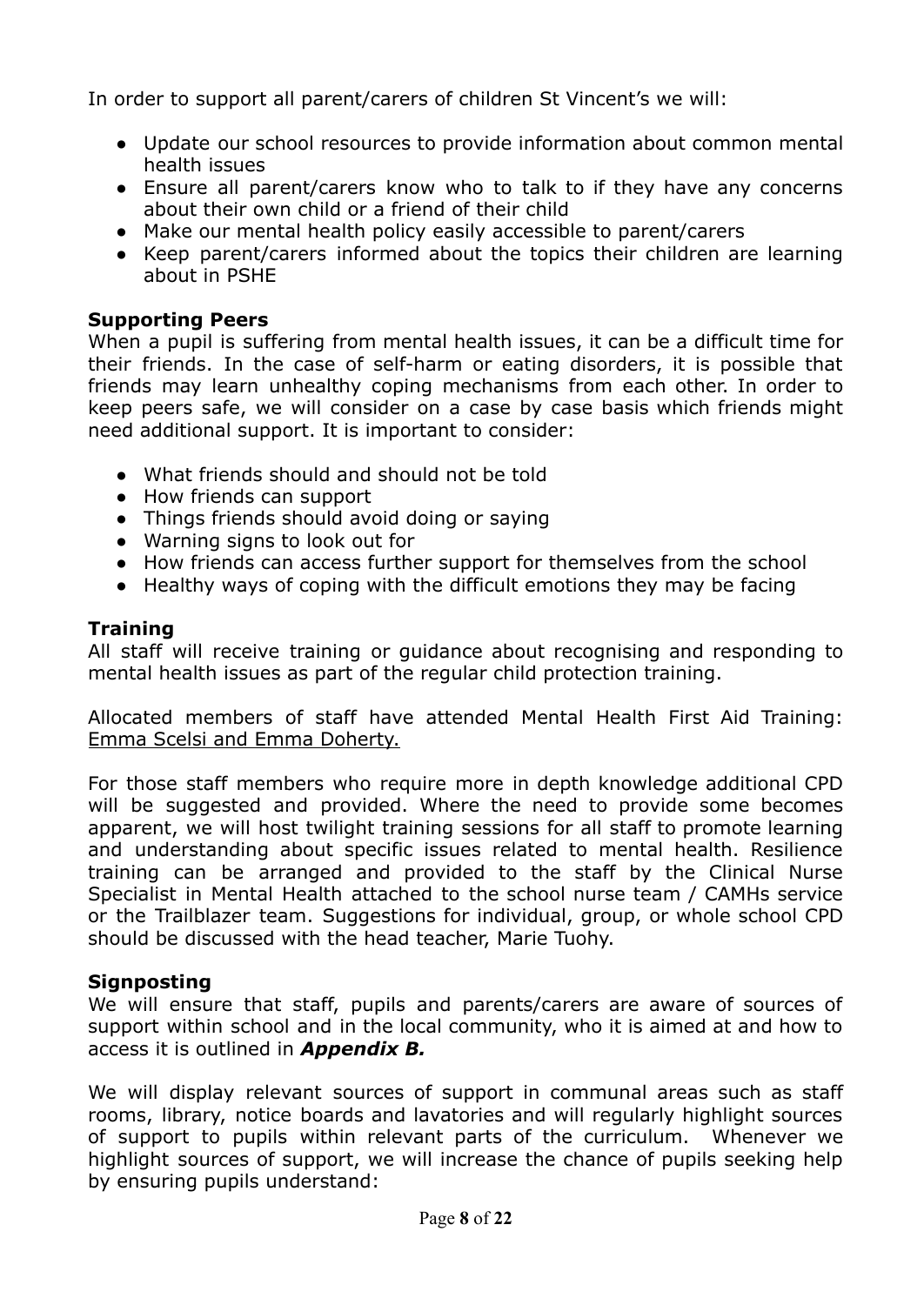- What help is available
- Who it is aimed at
- How to access it
- Why to access it
- What is likely to happen next

# **Teaching about Mental Health**

The skills, knowledge and understanding needed by our pupils to keep themselves and others physically and mentally healthy and safe are included as part of the PSHE curriculum.

The specific content of lessons will be determined by the specific needs of the cohort being taught but there will always be an emphasis on enabling pupils to develop the skills, knowledge, understanding, language and confidence to seek help, as needed, for themselves or others.

We will follow the a number of guidance/advice from the Department for Education, NSPCC, Ten Ten Resources, BICS and PSHE [Association's](http://www.inourhands.com/wp-content/uploads/2015/03/Preparing-to-teach-about-mental-health-and-emotional-wellbeing-PSHE-Association-March-2015-FINAL.pdf) Guidance<sup>1</sup> to ensure that we teach mental health and emotional wellbeing issues in a safe and sensitive manner which helps rather than harms.

# **Policy Review**

This policy will be reviewed every two years as a minimum. Effectiveness of the policy will be assessed through:

- feedback from staff, pupils and parents
- review of the policy by SLT and governors to determine if objectives have been met and to identify barriers and enablers to ongoing policy implementation.
- 

●

The policy is next due for review in September.

Signed: Emma Scelsi Senior Mental Health Lead

Date: September 2021

<sup>&</sup>lt;sup>1</sup> Teacher Guidance: Preparing to teach about mental health and [emotional](http://www.inourhands.com/wp-content/uploads/2015/03/Preparing-to-teach-about-mental-health-and-emotional-wellbeing-PSHE-Association-March-2015-FINAL.pdf) wellbeing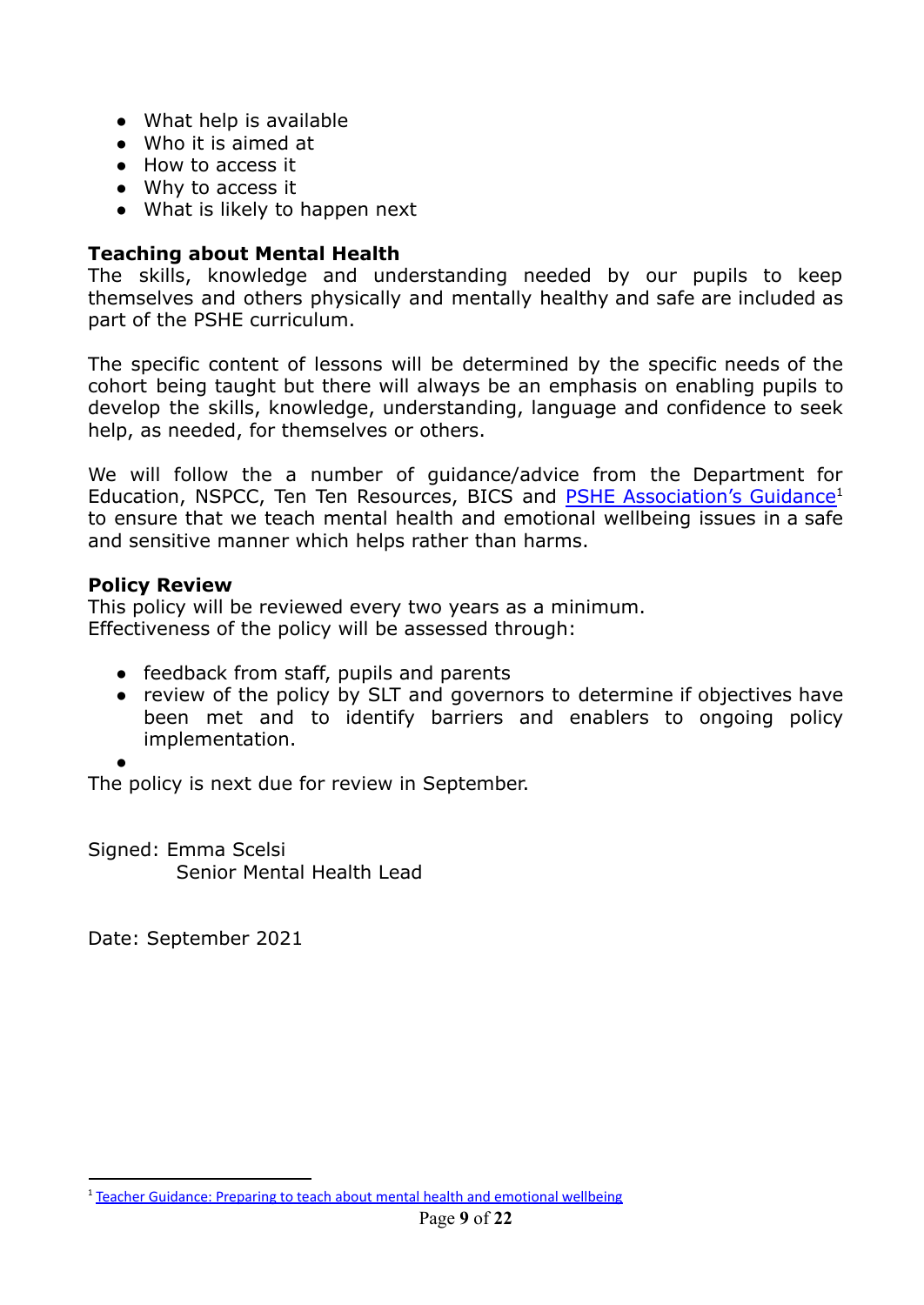# **Appendix A:**

#### **Further information and sources of support about common mental health issues**

## **Prevalence of Mental Health and Emotional Wellbeing Issues**<sup>2</sup>

- 1 in 10 children and young people aged  $5 16$  suffer from a diagnosable mental health disorder - that is around three children in every class.
- Between 1 in every 12 and 1 in 15 children and young people deliberately self-harm.
- There has been a big increase in the number of young people being admitted to hospital because of self-harm. Over the last ten years this figure has increased by 68%.
- More than half of all adults with mental health problems were diagnosed in childhood. Less than half were treated appropriately at the time.
- Nearly 80,000 children and young people suffer from severe depression.
- The number of young people aged 15-16 with depression nearly doubled between the 1980s and the 2000s.
- Over 8,000 children aged under 10 years old suffer from severe depression.
- 3.3% or about 290,000 children and young people have an anxiety disorder.
- 72% of children in care have behavioural or emotional problems these are some of the most vulnerable people in our society.

Support on many mental health issues can be accessed via [Young](http://www.youngminds.org.uk/for_parents/whats_worrying_you_about_your_child/self-harm) Minds (www.youngminds.org.uk), [Mind](http://www.mind.org.uk/information-support/types-of-mental-health-problems/self-harm/#.VMxpXsbA67s) (www.mind.org.uk) and (for e-learning opportunities) [Minded](https://www.minded.org.uk/course/view.php?id=89) [\(www.minded.org.uk\)](http://www.minded.org.uk).

#### **Anxiety, panic attacks and phobias**

Anxiety can take many forms in children and young people, and it is something that each of us experiences at low levels as part of normal life. When thoughts of anxiety, fear or panic are repeatedly present over several weeks or months and/or are beginning to impact on a young person's ability to access or enjoy day-to-day life, intervention is needed.

Anxiety is a normal body reaction with any situation that the young person finds difficult to cope with. When anxiety continues for a period of time the young person may become distressed or overwhelmed with this emotion

#### **Possible school based actions:**

- Find space to talk to the young person.
- Explore the reason why the young person has anxiety, if the young person knows why they are becoming anxious, ask the young person to talk to either yourself or the school councillors about why they are feeling anxious.
- Give the young person some resilience systems to manage their frustration.
- Talk to the school councillor and teacher about your action
- Record actions and advise on school health records System One

<sup>2</sup> Source: Young [Minds](http://www.youngminds.org.uk/training_services/policy/mental_health_statistics)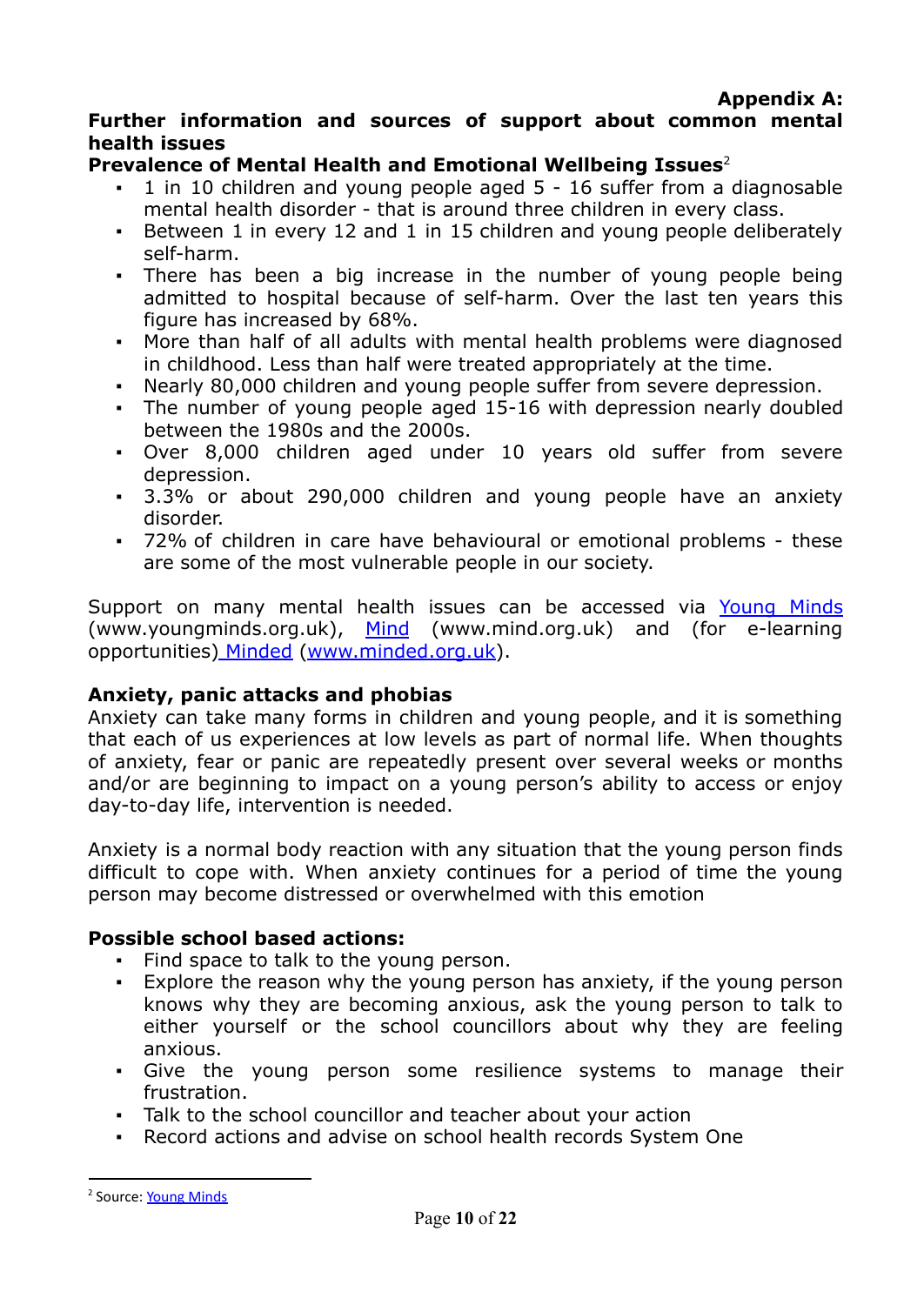- Follow up your input with the young person a short time afterwards.
- Develop a support plan / Safety plan. if the problem or risk continues

## **Online support**

[Anxiety UK](https://www.anxietyuk.org.uk): [www.anxietyuk.org.uk](http://www.anxietyuk.org.uk)

#### **Stress**

The teacher may identify a child or young person who has stress based issues. **Possible school based actions:**

- See the young person in a quiet and private area.
- Allow the young person to discuss any worries or concerns they may have.
- Praise the young person's when they demonstrate his or her strengths and abilities.
- Explore new stress management techniques with the young person.
- Look at resilience, systems with the young person which might help the young person to understand how to calmly respond to stressful situations.
- Offer follow up sessions as required.
- Develop a support plan / Safety plan. if the problem or risk continues

#### **Depression**

Ups and downs are a normal part of life for all of us, but for someone who is suffering from depression these ups and downs may be more extreme. Feelings of failure, hopelessness, numbness or sadness may invade their day-to-day life over an extended period of weeks or months, and have a significant impact on their behaviour and ability and motivation to engage in day-to-day activities.

#### **Possible school based actions:**

- See the young person in a quiet and private area.
- Allow the young person to discuss any worries or concerns they may have.
- Identify that you may need to discuss with your concerns with other professionals if you have any with the young person.
- Look for feelings of sadness or withdrawal that last at least two weeks or severe mood swings that cause problems in relationships at home or school.
- The Young person may tell you that they are feeling low or sad without cause,
- Be aware of feelings of overwhelming fear for no reason  $-$  sometimes with a racing heart or fast breathing  $-$  or worries or fears intense enough to interfere with daily activities.
- Discuss health eating sleeping and good resilience systems. If your concern are still there.
- Discuss with your mental health lead in the team.
- Possible refer to the school nurse, for further assessment and support work.
- Speak with your school link and where required discuss with the parents your concerns.
- The Parents will need to take the young person to the GP; a CAMHs referral may need to be made.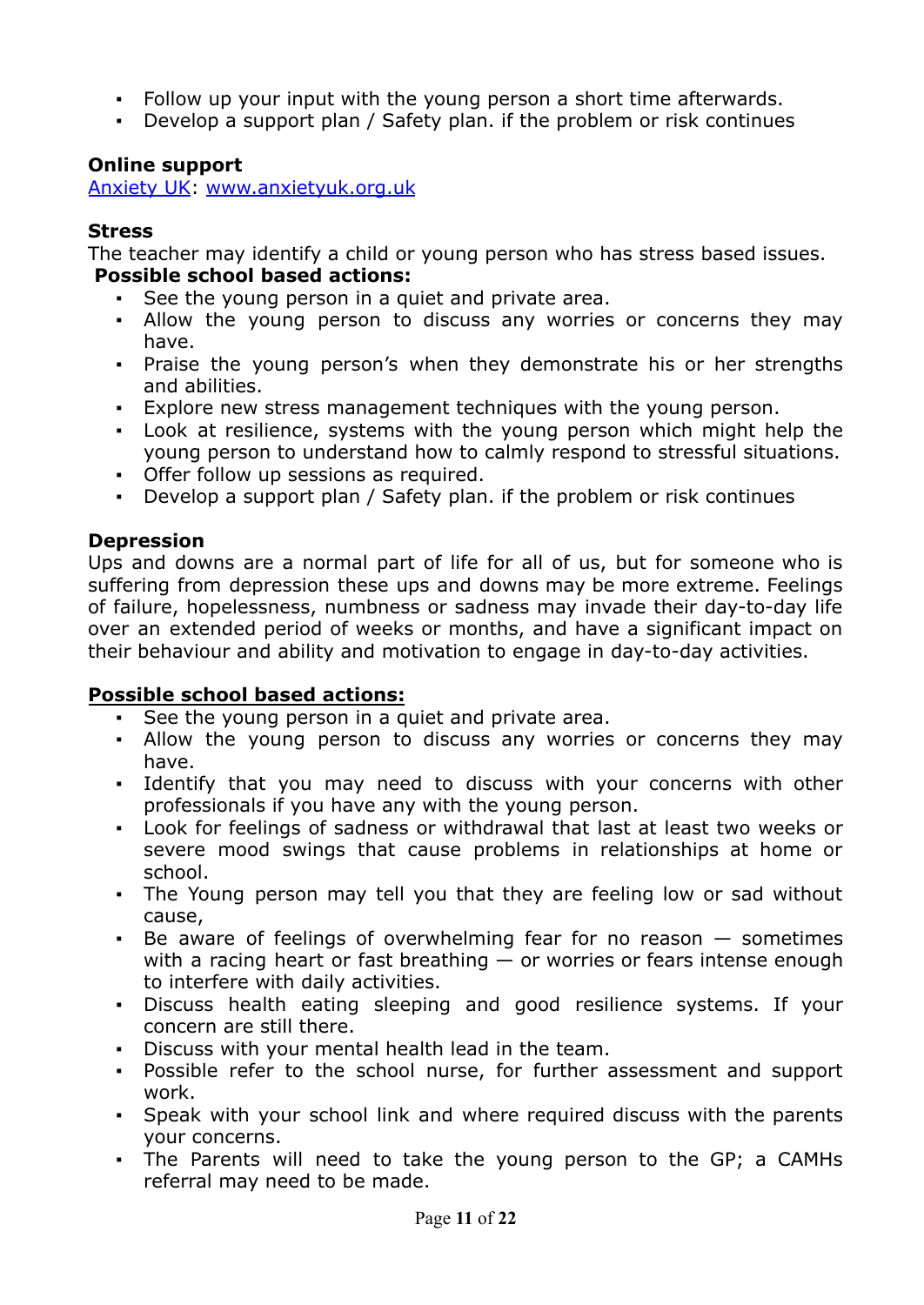- Develop a support plan / Safety plan.
- **Think Risk - be vigilant for suicidal expression**. If there is any concern in relation to risk to self-please follow the above action plan in relation to emergencies stated on page 7

## **Online support**

[Depression Alliance](http://www.depressionalliance.org/information/what-depression): [www.depressionalliance.org/information/what-depression](http://www.depressionalliance.org/information/what-depression)

#### **Eating problems**

Food, weight and shape may be used as a way of coping with, or communicating about, difficult thoughts, feelings and behaviours that a young person experiences day to day. Some young people develop eating disorders such as anorexia (where food intake is restricted), binge eating disorder and bulimia nervosa (a cycle of bingeing and purging). Other young people, particularly those of primary or preschool age, may develop problematic behaviours around food including refusing to eat in certain situations or with certain people. This can be a way of communicating messages the child does not have the words to convey.

#### **Online support**

[Beat – the eating disorders charity](http://www.b-eat.co.uk/get-help/about-eating-disorders/): [www.b-eat.co.uk/about-eating-disorders](http://www.b-eat.co.uk/about-eating-disorders) Eating [Difficulties](http://www.inourhands.com/eating-difficulties-in-younger-children/) in Younger Children and when to worry: [www.inourhands.com/eating-difficulties-in-younger-children](http://www.inourhands.com/eating-difficulties-in-younger-children)

#### **Obsessions and compulsions**

Obsessions describe intrusive thoughts or feelings that enter our minds which are disturbing or upsetting; compulsions are the behaviours we carry out in order to manage those thoughts or feelings. For example, a young person may be constantly worried that their house will burn down if they don't turn off all switches before leaving the house. They may respond to these thoughts by repeatedly checking switches, perhaps returning home several times to do so. Obsessive compulsive disorder (OCD) can take many forms – it is not just about cleaning and checking.

#### **Online support**

[OCD UK](http://www.ocduk.org/ocd): [www.ocduk.org/ocd](http://www.ocduk.org/ocd)

#### **Self-harm/ Physical Harm**

Self-harm describes any behaviour where a young person causes harm to themselves in order to cope with thoughts, feelings or experiences they are not able to manage in any other way. It most frequently takes the form of cutting, burning or non-lethal overdoses in adolescents, while younger children and young people with special needs are more likely to pick or scratch at wounds, pull out their hair or bang or bruise themselves.

Sometimes a mental health condition leads to self-injury, also called self-harm. This is the act of deliberately harming your own body, such as cutting or burning yourself. Children with a mental health condition also might develop suicidal thoughts or attempt suicide. You may be asked to see the child or young person due to injuries sustained.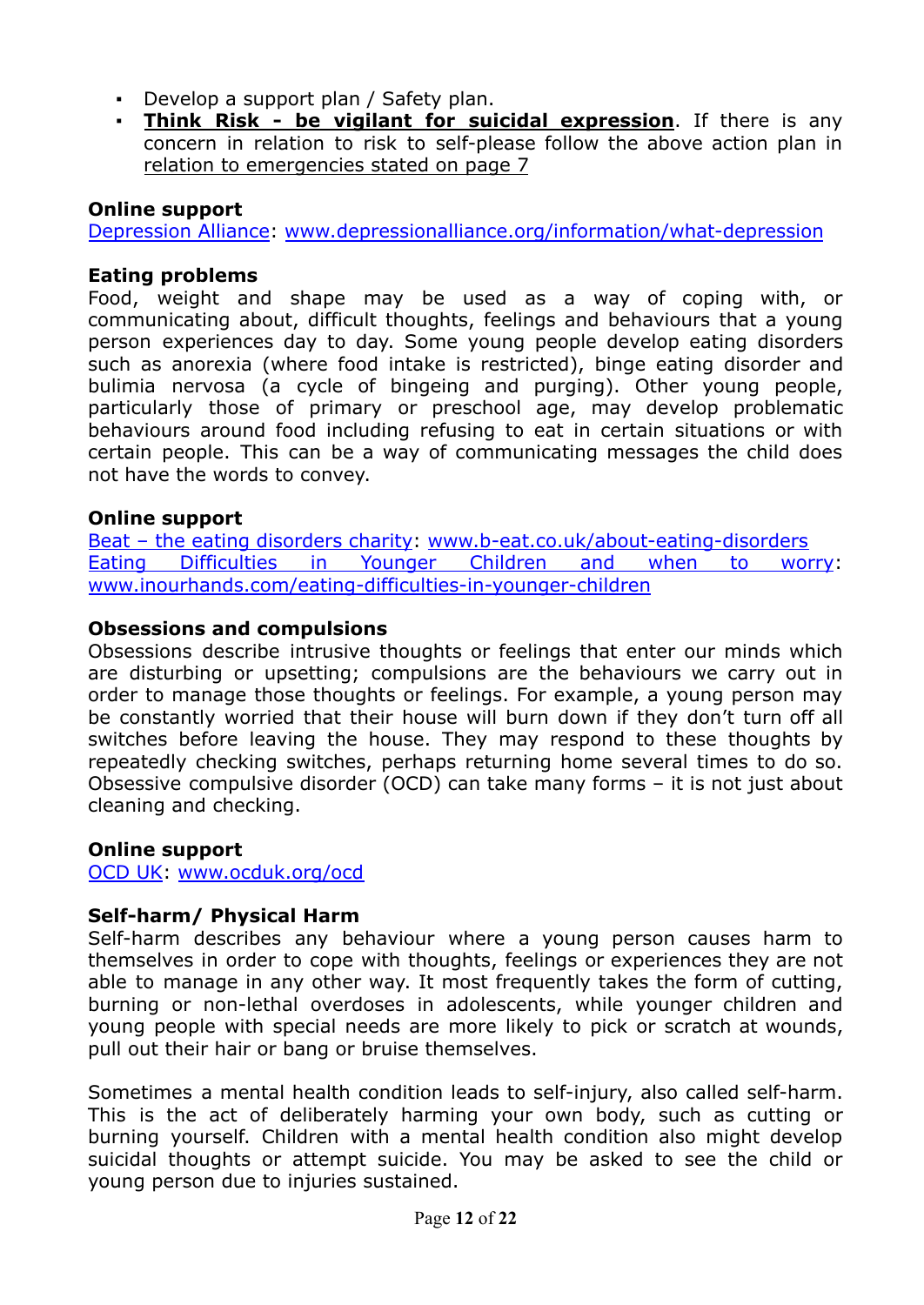# **Possible school based actions:**

- See the young person in a quiet and private area.
- Allow the young person to discuss any worries or concerns they may have.
- Identify that you may need to discuss with your concerns with other professionals if you have any with the young person.
- The Young person may tell you that they are cutting themselves or harming themselves.
- Discuss good resilience systems.
- If your concern are still there. Discuss with your mental health lead in the team. Speak with your school link and where required discuss with the parents your concerns
- Develop a support plan / Safety plan. if the problem or risk continues
- **Think Risk Be vigilant for suicidal expression**

# **Online support**

[SelfHarm.co.uk](https://www.selfharm.co.uk): www.selfharm.co.uk [National Self-Harm Network:](http://www.nshn.co.uk) www.nshn.co.uk

#### **Suicidal feelings**

Young people may experience complicated thoughts and feelings about wanting to end their own lives. Some young people never act on these feelings though they may openly discuss and explore them, while other young people die suddenly from suicide apparently out of the blue.

You may be asked to see the child or young person for another reason by the class teacher. The child or young person may then disclose to you that they are feeling suicidal. This is a risk base situation.

#### **Possible school base actions**

- See the young person in a quiet and private area.
- Allow the young person to discuss any worries or concerns they may have.
- Identify that you may need to discuss with your concerns with other professionals if you have any with the young person.
- Discuss good resilience systems with the child or young person.
- Offer the young person time to talk
- Make immediate contact with the class teacher to discuss your concerns.
- The school staff should make immediate contact with the parents
- The child or young person should be taken to the GP or A&E for a full mental health assessment.
- Develop a support plan / Safety plan.
- **Think Risk Be vigilant**

# **Online support**

[Prevention of young suicide UK – PAPYRUS:](https://www.papyrus-uk.org) [www.papyrus-uk.org](http://www.papyrus-uk.org) [On the edge: ChildLine spotlight report on suicide](http://www.nspcc.org.uk/preventing-abuse/research-and-resources/on-the-edge-childline-spotlight/):

www.nspcc.org.uk/preventing-abuse/research-and-resources/on-the-edge-childl ine-spotlight/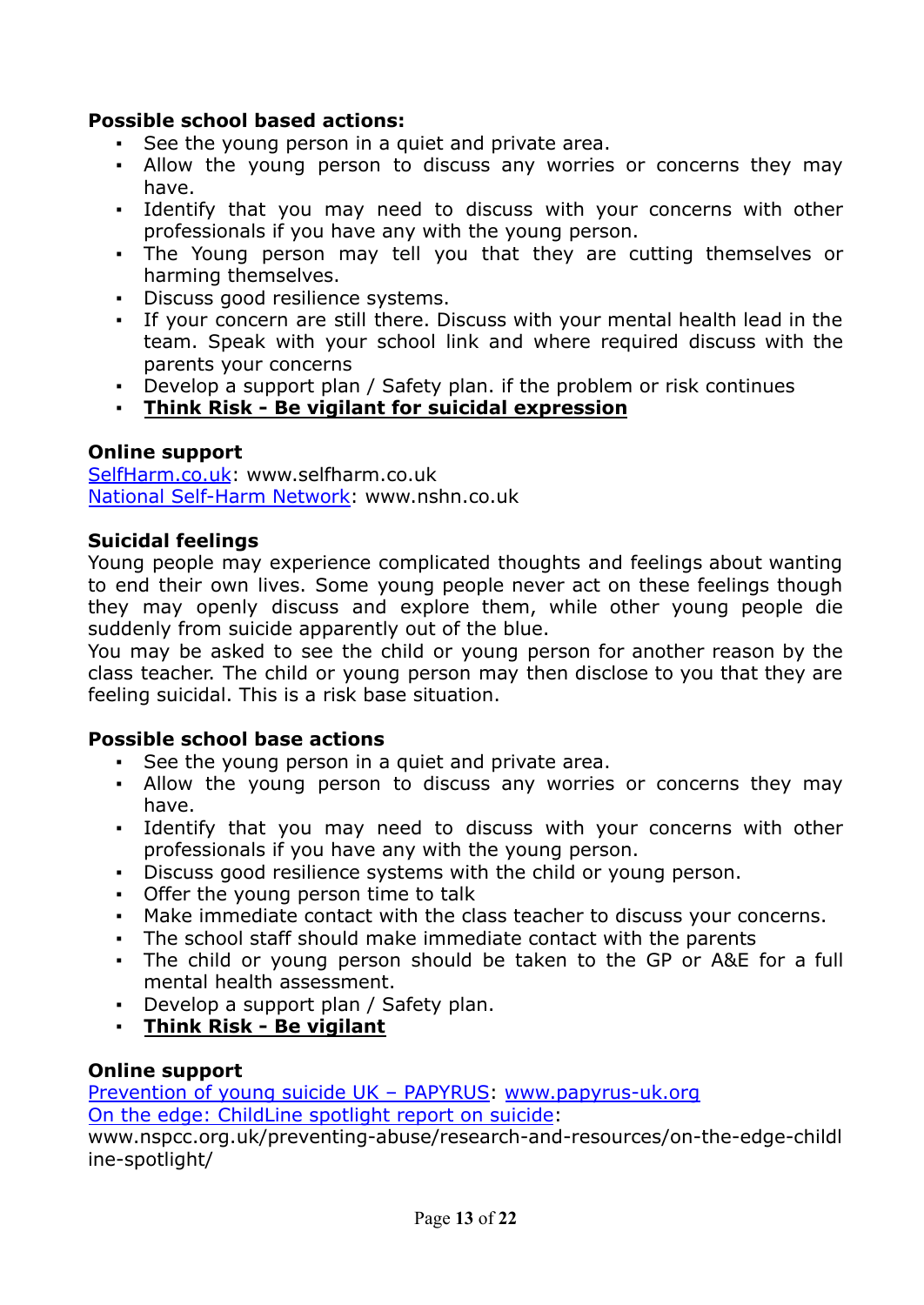## **Sources or support at school and in the local community**

#### **School Based Support**

- **Referral to CAMHS (Child and Mental Health Service), BICS (Barnet Integrated Clinical Service), HEWS (Health and Emotional Wellbeing Service) or any other referral necessary.** Suitable for all pupils in primary. Access is via a referral from the school with permission and consent from the parents. The HT/DHT/SENCO/Senior Mental Health Lead is able to make a referral and discuss the process with the pupil and parents. Meetings and support can be organised in school time, having access to a room and review meetings planned as appropriate. This is suitable for a range of family experiences and can include family therapy and play therapy together with counselling support.
- **Discussion with the School Nurse.** HT/DHT/SENCO/Senior Mental Health Lead talk together and discuss concerns with school nurse. With consent from the parents, the pupil is able to speak with the school nurse with/without parents present – depending on the needs of the child and request of the parents. This is suitable for dealing with any health issues and managing emotions of the pupil and family.
- **Referral to the Early Help Team.** A Referral form is completed. This can be carried out by the HT, DHT, SENCO or Senior Mental Health Lead in consultation and with parental consent. Meetings can take place on the school site with parents fully involved. Several meetings take place with a review session to discuss the next steps. This is available to pupils in primary schools and can include support on Transition, managing change and issues around anxiety associated with bereavement and separation.
- **In school, members of the Senior Leadership Team and Senior Mental Health Lead are available to support pupils experiencing short term issues.** However, SLT and the Senior Mental Health Lead are not trained counsellors and may need to sign post to other agencies for more, long term support. Staff can support with managing behaviour and developing behaviour that fully supports learning. With more challenging behaviour, the school can refer to the TBAP team and Inclusion Advisory Team with regards to behaviour issues or the Educational Psychologist if relating to lack of progress with learning.

For information about different intervention support available in school, please see the school website.

**NOTE:** Your local Healthy Schools Coordinator can support you in creating a list of local support services or charities that might be accessed by pupils/students or their families.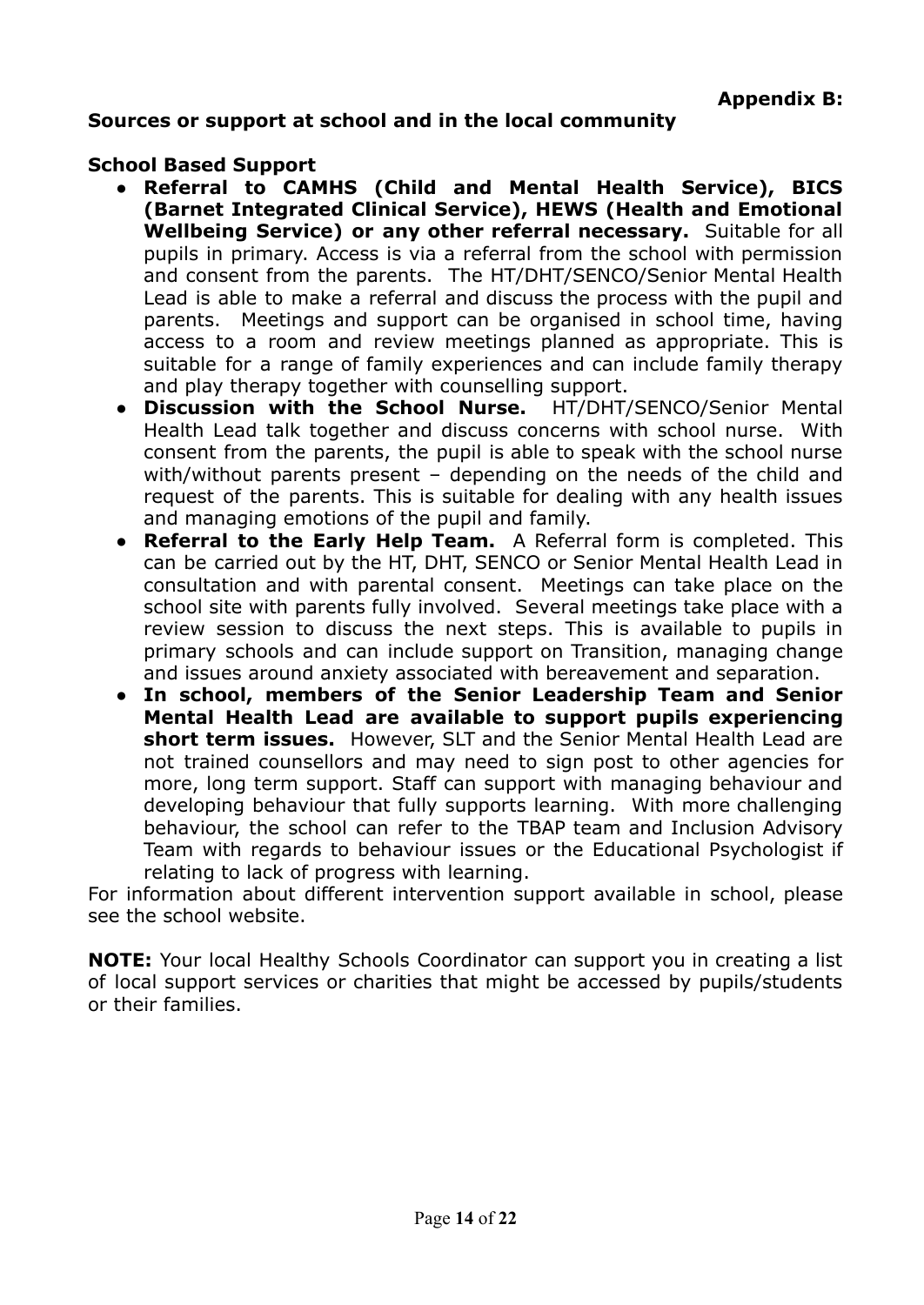#### **Talking to pupils/students when they make mental health disclosures<sup>3</sup>**

The advice below is from pupils/students themselves, in their own words, together with some additional ideas to help you in initial conversations with pupils/ students when they disclose mental health concerns. This advice should be considered alongside relevant school policies on pastoral care and child protection and discussed with relevant colleagues as appropriate.

#### **Focus on listening**

*"She listened, and I mean REALLY listened. She didn't interrupt me or ask me to explain myself or anything, she just let me talk and talk and talk. I had been unsure about talking to anyone but I knew quite quickly that I'd chosen the right person to talk to and that it would be a turning point."*

If a pupil/student has come to you, it's because they trust you and feel a need to share their difficulties with someone. Let them talk. Ask occasional open questions if you need to in order to encourage them to keep exploring their feelings and opening up to you. Just letting them pour out what they're thinking will make a huge difference and marks a huge first step in recovery. Up until now they may not have admitted even to themselves that there is a problem.

#### **Don't talk too much**

*"Sometimes it's hard to explain what's going on in my head – it doesn't make a lot of sense and I've kind of gotten used to keeping myself to myself. But just 'cos I'm struggling to find the right words doesn't mean you should help me. Just keep quiet, I'll get there in the end."*

The pupil/student should be talking at least three quarters of the time. If that's not the case then you need to redress the balance. You are here to listen, not to talk. Sometimes the conversation may lapse into silence. Try not to give in to the urge to fill the gap, but rather wait until the pupil/ student does so. This can often lead to them exploring their feelings more deeply. Of course, you should interject occasionally, perhaps with questions to the pupil/student to explore certain topics they've touched on more deeply, or to show that you understand and are supportive. Don't feel an urge to over-analyse the situation or try to offer answers. This all comes later. For now your role is simply one of supportive listener. So make sure you're listening!

#### **Don't pretend to understand**

*"I think that all teachers got taught on some course somewhere to say 'I understand how that must feel' the moment you open up. YOU DON'T – don't even pretend to, it's not helpful, it's insulting."*

The concept of a mental health difficulty such as an eating disorder or obsessive compulsive disorder (OCD) can seem completely alien if you've never experienced these difficulties first hand. You may find yourself wondering why on earth someone would do these things to themselves, but don't explore those feelings with the sufferer. Instead listen hard to what

they're saying and encourage them to talk and you'll slowly start to understand what steps they might be ready to take in order to start making some changes.

 $3$  The contents of Appendix C is from the policy produced by Dr Pooky Knightsmith as part of her work with the Charlie Waller Memorial Trust. The Trust fully funded the research and writing of the Dr Knightsmith's guidance. The guidance was developed in consultation with a range of school staff and other professionals and experts.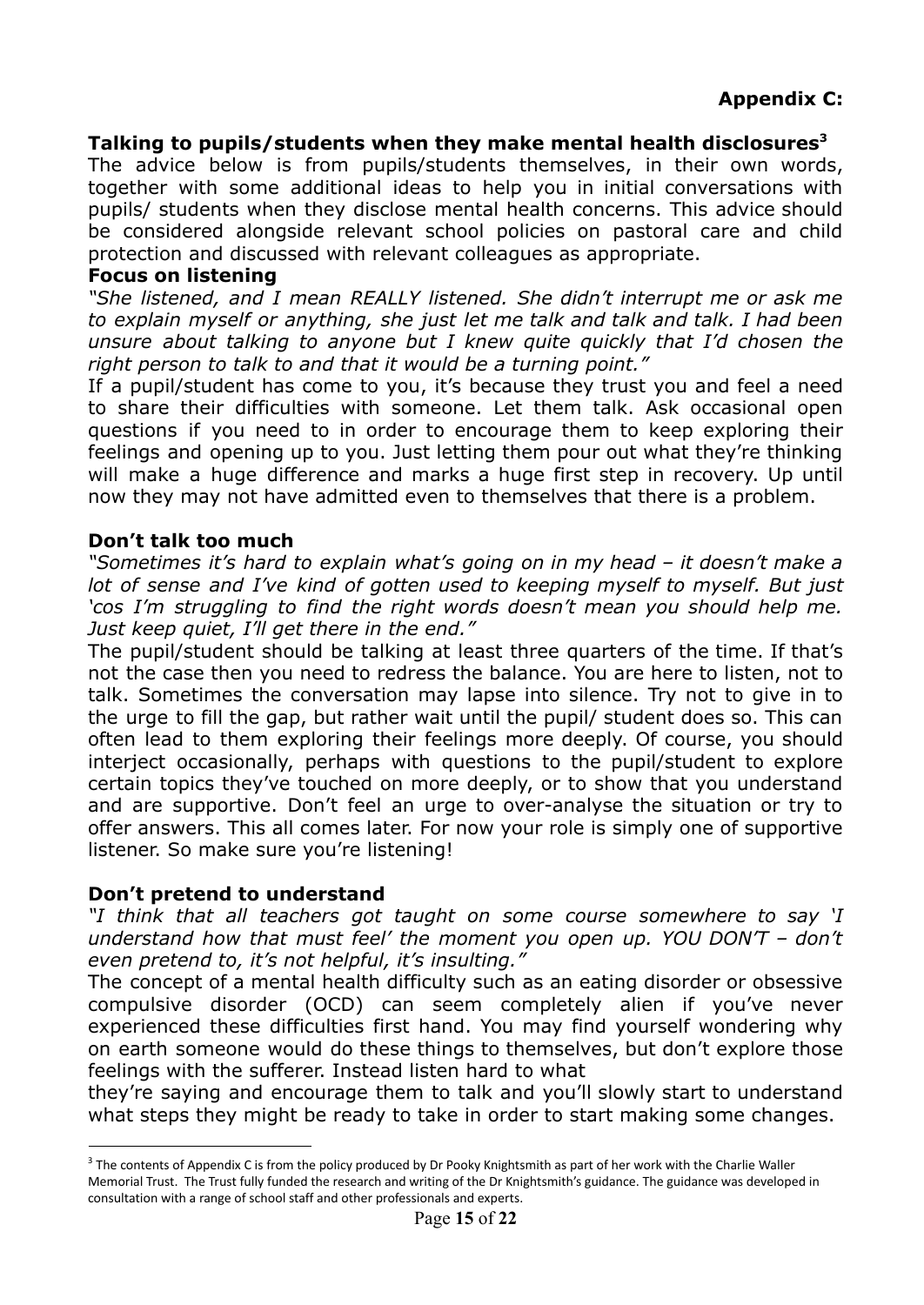#### **Don't be afraid to make eye contact**

*"She was so disgusted by what I told her that she couldn't bear to look at me."* It's important to try to maintain a natural level of eye contact (even if you have to think very hard about doing so and it doesn't feel natural to you at all). If you make too much eye contact, the pupil/student may interpret this as you staring at them. They may think that you are horrified about what they are saying or think they are a 'freak'. On the other hand, if you don't make eye contact at all then a pupil/student may interpret this as you being disgusted by them – to the extent that you can't bring yourself to look at them. Making an effort to maintain natural eye contact will convey a very positive message to the pupil/student.

#### **Offer support**

*"I was worried how she'd react, but my Mum just listened then said 'How can I support you?' – no one had asked me that before and it made me realise that she cared. Between us we thought of some really practical things she could do to help me stop self-harming."*

Never leave this kind of conversation without agreeing next steps. These will be informed by your conversations with appropriate colleagues and the schools' policies on such issues. Whatever happens, you should have some form of next steps to carry out after the conversation because this will help the pupil/student to realise that you're working with them to move things forward.

#### **Acknowledge how hard it is to discuss these issues**

*"Talking about my bingeing for the first time was the hardest thing I ever did. When I was done talking, my teacher looked me in the eye and said 'That must have been really tough' – he was right, it was, but it meant so much that he realised what a big deal it was for me."*

It can take a young person weeks or even months to admit they have a problem to themselves, let alone share that with anyone else. If a pupil/ student chooses to confide in you, you should feel proud and privileged that they have such a high level of trust in you. Acknowledging both how brave they have been, and how glad you are they chose to speak to you, conveys positive messages of support to the pupil/student.

#### **Don't assume that an apparently negative response is actually a negative response**

*"The anorexic voice in my head was telling me to push help away so I was saying no. But there was a tiny part of me that wanted to get better. I just couldn't say it out loud or else I'd have to punish myself."*

Despite the fact that a pupil/student has confided in you, and may even have expressed a desire to get on top of their illness, that doesn't mean they'll readily accept help. The illness may ensure they resist any form of help for as long as they possibly can. Don't be offended or upset if your offers of help are met with anger, indifference or insolence, it's the illness talking, not the pupil/student.

#### **Never break your promises**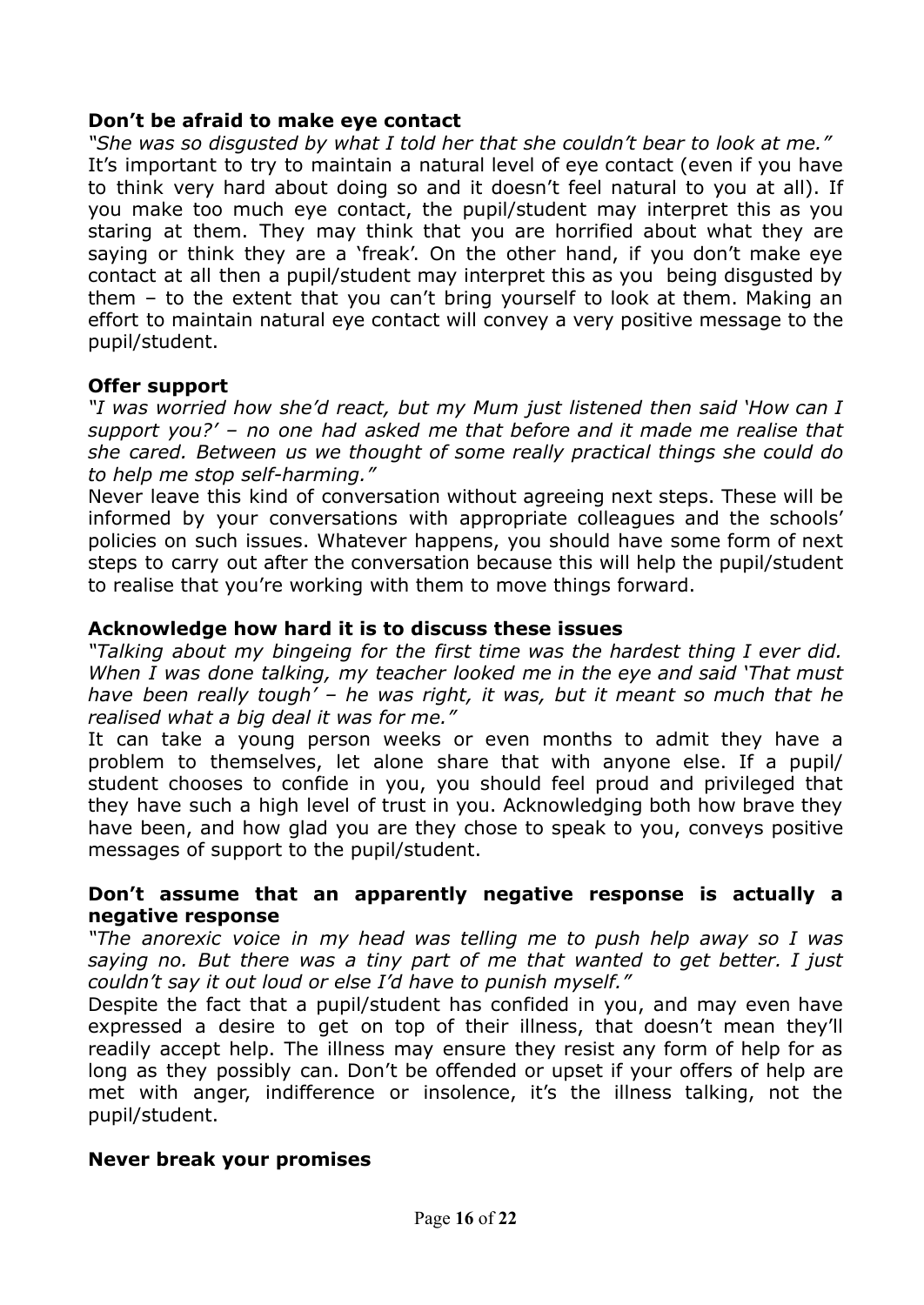*"Whatever you say you'll do you have to do or else the trust we've built in you will be smashed to smithereens. And never lie. Just be honest. If you're going to tell someone just be upfront about it, we can handle that, what we can't handle is having our trust broken."*

Above all else, a pupil/student wants to know they can trust you. That means if they want you to keep their issues confidential and you can't then you must be honest. Explain that, whilst you can't keep it a secret, you can ensure that it is handled within the school's policy of confidentiality and that only those who need to know about it in order to help will know about the situation. You can also be honest about the fact you don't have all the answers or aren't exactly sure what will happen next. Consider yourself the pupil's/student's ally rather than their saviour and think about which next steps you can take together, always ensuring you follow relevant policies and consult appropriate colleagues.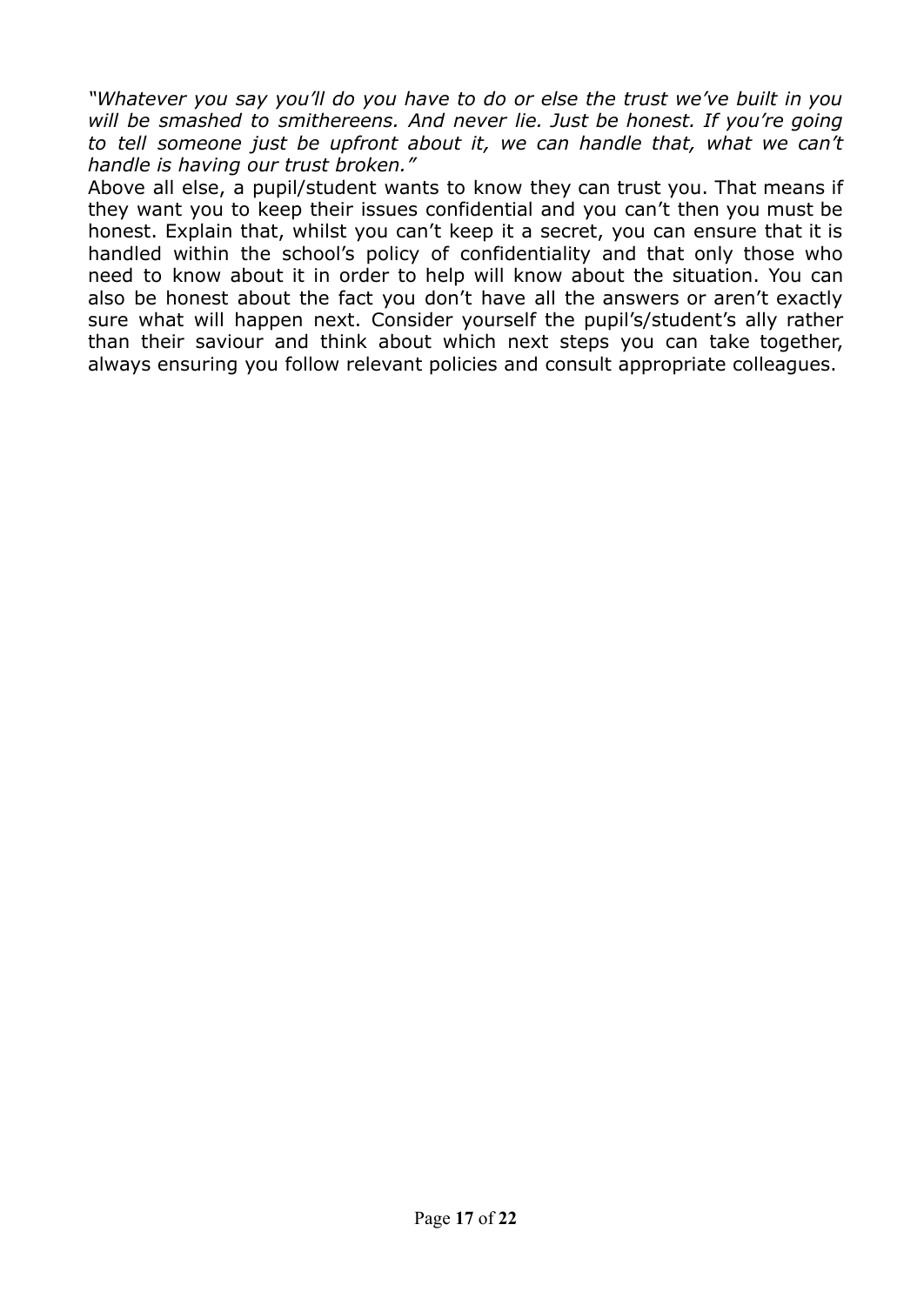# **Making a referral.<sup>4</sup>**

# **If the referral is urgent it should be initiated immediately.**

Before making the referral, have a clear outcome in mind, what do you want the service to do? You might be looking for advice, strategies, support or a diagnosis for instance.

You must also be able to provide evidence to the service about what intervention and support has been offered to the pupil by the school and the impact of this. The service will always ask 'What have you tried?' so be prepared to supply relevant evidence, reports and records.

## **Note: In some NHS Trusts the local CAMHS teams are based on the geographic location of the GP the child is registered at, not their home or school borough.**

#### **General considerations**

- Have you met with the parent(s)/carer(s) and the referred child/children?
- Has the referral been discussed with a parent / carer and the referred pupil?
- Has the pupil given consent for the referral?
- Has a parent / carer given consent for the referral?
- What are the parent/carer pupil's attitudes to the referral?

# **Basic information**

- Is there a child protection plan in place?
- Is the child looked after?
- Name and date of birth of referred child/children
- Address and telephone number
- Who has parent/carer responsibility?
- surnames if different to child's
- GP details
- What is the ethnicity of the pupil / family.
- Will an interpreter be needed?
- Are there other agencies involved?

Below are some bullet points West London Mental Health Trust CAMHS Team send to GP's where the referral information is poor:

- $\bullet$  Emotional and mental wellbeing state/presentation e.g. current presentation's impact upon: emotional wellbeing, socialising, behaviour, academia and general functioning
- How long the worry/concern has been present and when was it first noticed
- Child's current mental state; mood, appetite, sleep and concentration
- Interventions and support already tried or in place already (e.g. school pastoral support to include behavioural support, other agencies/services involved to include Children's Services and Early Help)
- Detailed risks to self or others

<sup>4</sup> Adapted from Surrey and Border NHS Trust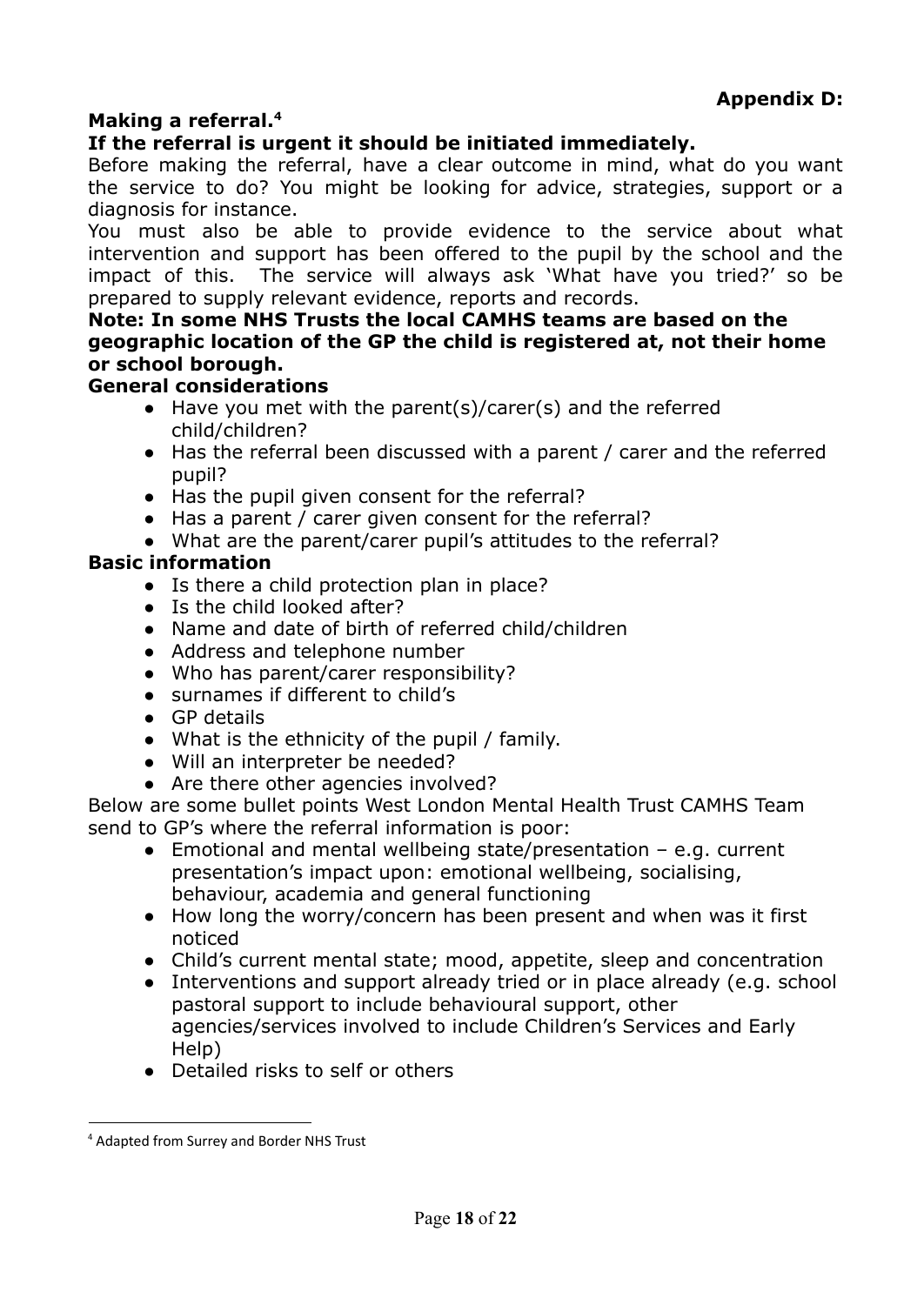## **Reason for referral**

- What are the specific difficulties that you want CAMHS to address?
- How long has this been a problem and why is the family seeking help now?
- Is the problem situation-specific or more generalised?
- Your understanding of the problem/issues involved.

# **Further helpful information**

- Who else is living at home and details of separated parents if appropriate?
- Name of school
- Who else has been or is professionally involved and in what capacity?
- Has there been any previous contact with our department?
- Has there been any previous contact with social services?
- Details of any known protective factors
- Any relevant history i.e. family, life events and/or developmental factors
- Are there any recent changes in the pupil's or family's life?
- Are there any known risks, to self, to others or to professionals?
- Is there a history of developmental delay e.g. speech and language delay
- Are there any symptoms of ADHD/ASD and if so have you talked to the Educational psychologist?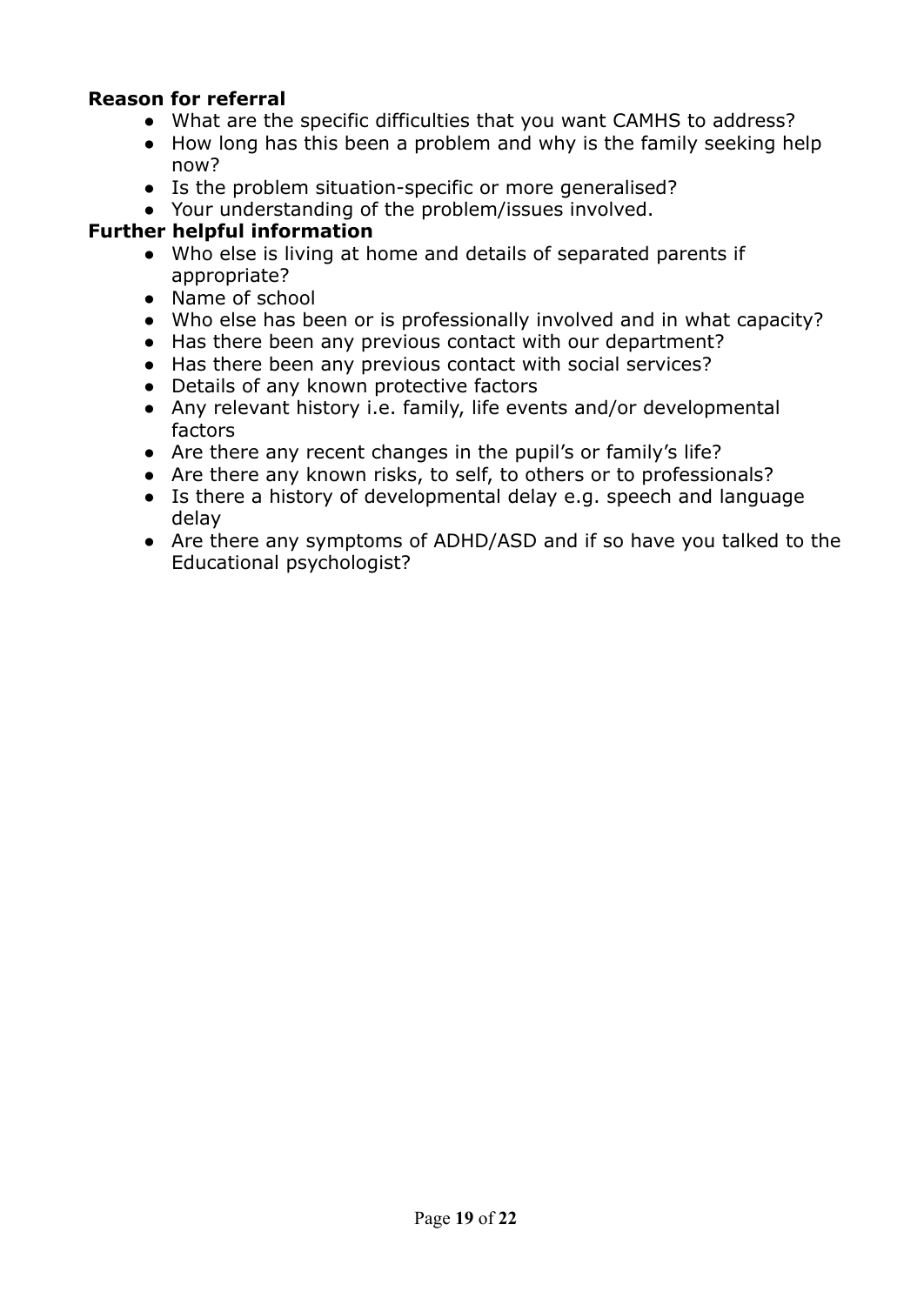## **Risk Assessment Tool**

School Base Risk Assessment for Children and Young People

| Name of Child or young person | Date Completed |
|-------------------------------|----------------|
| Name of School                | Time Completed |

# **Assessment Categories**

| <b>Background history and observations</b>                                                                                                                                                | <b>Yes</b> | <b>No</b> |
|-------------------------------------------------------------------------------------------------------------------------------------------------------------------------------------------|------------|-----------|
| History of risk to self, you or others?                                                                                                                                                   |            |           |
| Has the young person previously made plans to harm self or<br>others?                                                                                                                     |            |           |
| Has there been a difference in the young person's<br>presentation?                                                                                                                        |            |           |
| Has the young person got a history of self-harm?                                                                                                                                          |            |           |
| Has the young person history of mental health problems or<br>known to CAMHS?                                                                                                              |            |           |
| If yes to any of the above, record details below:<br>If previous self-harm: How long ago was the last attempt?                                                                            |            |           |
|                                                                                                                                                                                           |            |           |
| <b>Current presentation and causation if known</b><br>Why is the young person presenting now? What recent event(s)<br>precipitated or triggered this Presentation?<br>Give details below: |            |           |
|                                                                                                                                                                                           |            |           |

| Suicide and Self Harm Risk Screening Tool - within this<br>screen the greater number of positive responses suggests<br>greater level of risk |  | <b>No</b> | <b>Unknow</b><br>n |
|----------------------------------------------------------------------------------------------------------------------------------------------|--|-----------|--------------------|
| Suicide plan/expressed intent                                                                                                                |  |           |                    |
| Current suicidal thoughts/ideation                                                                                                           |  |           |                    |
| Family history of suicide                                                                                                                    |  |           |                    |
| Depression                                                                                                                                   |  |           |                    |
| Previous self-harm                                                                                                                           |  |           |                    |
| Poor school performance                                                                                                                      |  |           |                    |
| Hopelessness/helplessness                                                                                                                    |  |           |                    |
| Family concerned about risk                                                                                                                  |  |           |                    |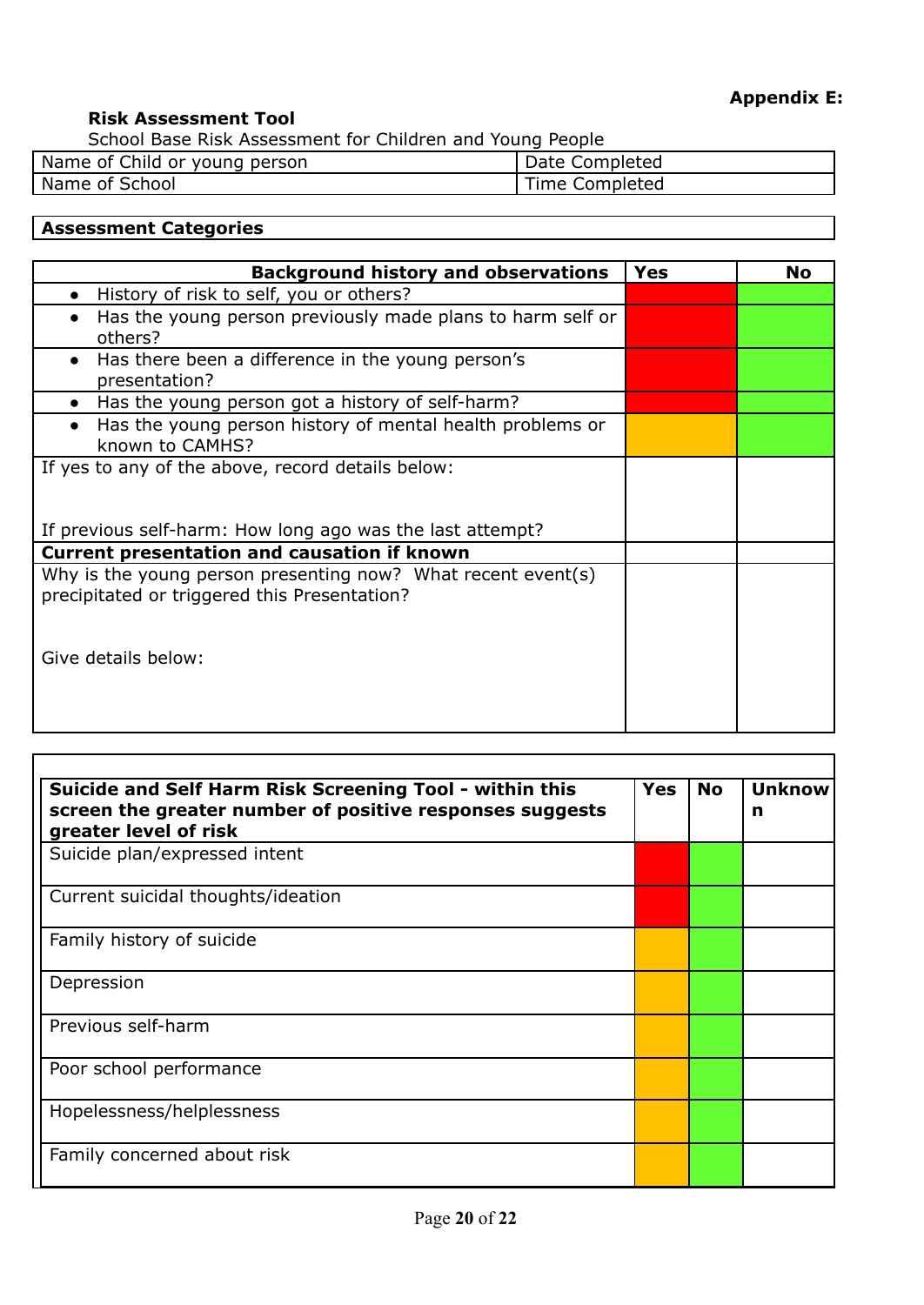# **Current Presentation**

| <b>Level of risk</b> | Key assessment information                                                                                                                                                                                                                                                                       | <b>Actions</b>                                                                   |
|----------------------|--------------------------------------------------------------------------------------------------------------------------------------------------------------------------------------------------------------------------------------------------------------------------------------------------|----------------------------------------------------------------------------------|
| <b>LOW RISK</b>      | Mental health problem may be present,<br>but person has no immediate thoughts<br>of plans regarding harm to self or<br>others.                                                                                                                                                                   | Inform CAMHs of updated<br>concern and of the schools<br>updated risk assessment |
|                      | May have already engaged in impulsive<br>self-harming behaviour, but now regrets<br>actions and has no a plan or thoughts<br>relating to further self-harming<br>behaviour.<br>Young person and parent/guardian is<br>confident about maintaining his/her own<br>safety and will provide support | Provide relevant patient and<br>carer's leaflets/information.                    |

| Level of risk      | Key assessment information            | <b>Actions</b>                |
|--------------------|---------------------------------------|-------------------------------|
| <b>MEDIUM RISK</b> | • There is no plan to act on          | Advise family to take the     |
|                    | self-harming or suicidal thoughts.    | child or young person to the  |
|                    | However, the young person's mental    | A&E department.               |
|                    | state is at risk of deterioration and |                               |
|                    | they may be physically vulnerable     | If young person known to      |
|                    | in certain circumstances.             | <b>CAMHS/ Social services</b> |
|                    |                                       | inform the relevant team of   |
|                    |                                       | the current concern.          |
|                    |                                       | *Provide relevant patient and |
|                    |                                       | carer information.            |
|                    |                                       |                               |

| <b>Level of risk</b> | <b>Key assessment information</b>                                                                                                                                                                                                                                                                                                                                                                                                                                                                                                                                                             | <b>Actions</b>                                                                                                                                                                                                                                                                                                                          |
|----------------------|-----------------------------------------------------------------------------------------------------------------------------------------------------------------------------------------------------------------------------------------------------------------------------------------------------------------------------------------------------------------------------------------------------------------------------------------------------------------------------------------------------------------------------------------------------------------------------------------------|-----------------------------------------------------------------------------------------------------------------------------------------------------------------------------------------------------------------------------------------------------------------------------------------------------------------------------------------|
| <b>HIGH RISK</b>     | May well have definite plans to engage<br>$\bullet$<br>in further self-harming behaviour, or to<br>harm others.<br>Has clearly identifiable risk<br>characteristics, such as imminent<br>thoughts or plans relating to self-harm<br>(or harm to others) or suicide.<br>May have already engaged in<br>self-injurious or self-harming behaviour,<br>and on-going suicidal intent remains.<br>May lack capacity and competence to<br>consent to or refuse on-going care and<br>treatment.<br>Young person likely to act upon thoughts<br>of self-harm or injury at the earliest<br>opportunity. | • Refer to Hospital<br><b>CAMHS</b> for mental<br>health assessment<br>and a risk plan<br>developed to<br>address immediate<br>or short-term risk<br>indicators The<br>young person's<br>mental state will<br>deteriorate and<br>increase level of<br>risk if not treated.<br>Immediate action<br>required, including<br>an action plan |